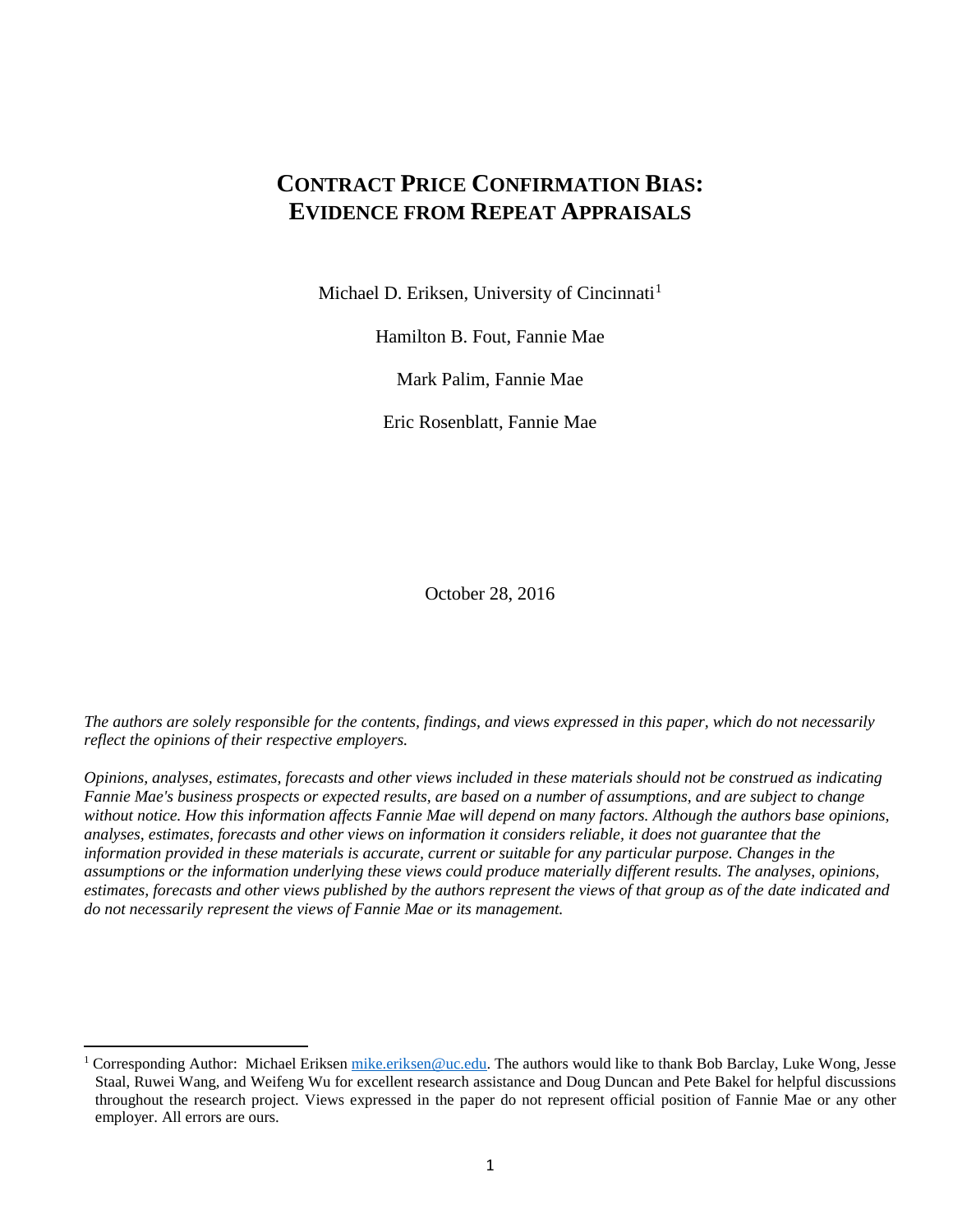#### **ABSTRACT**

For at least two decades appraisers have valued homes at or above purchase price for over ninety percent of GSE transactions, leading to suggestions of confirmation bias. Reforms following the 2008 housing crisis attempted to improve the independence and accuracy of appraisals, and some early research indicated these reforms were marginally successful, with the percent of transactions confirmed falling from a high of 98% in 2007 to 94% in 2009. However, with confirmation rates drifting up again, this paper attempts to answer once and for all if and how the purchase contract is influencing the appraised value. Prior efforts to analyze this could only argue theoretically that the appraisal distribution above and below transaction should be symmetric, as researchers typically have neither had the benefit of a second benchmark appraisal uncolored by a contract nor a true market value distinct from the transaction. This empirical concern is addressed in the current paper by using a unique database of residential properties that were appraised twice within 6 months between 2012 and 2015, where one of the appraisers was uninformed of the contract price. Significant differences were found between the two appraisals, where the appraiser aware of the contract price used a different set of comparable transactions, price adjustments, and weights of adjusted values of comparable transactions to justify appraised values which confirmed contract price. Potential economic costs of confirmation bias by appraisers and recommendations for further reforms are discussed in the conclusion.

JEL Classifications: G21, G28, K11, L85, R31 Keywords: mortgage loans, collateral valuation, appraisal bias, financial crisis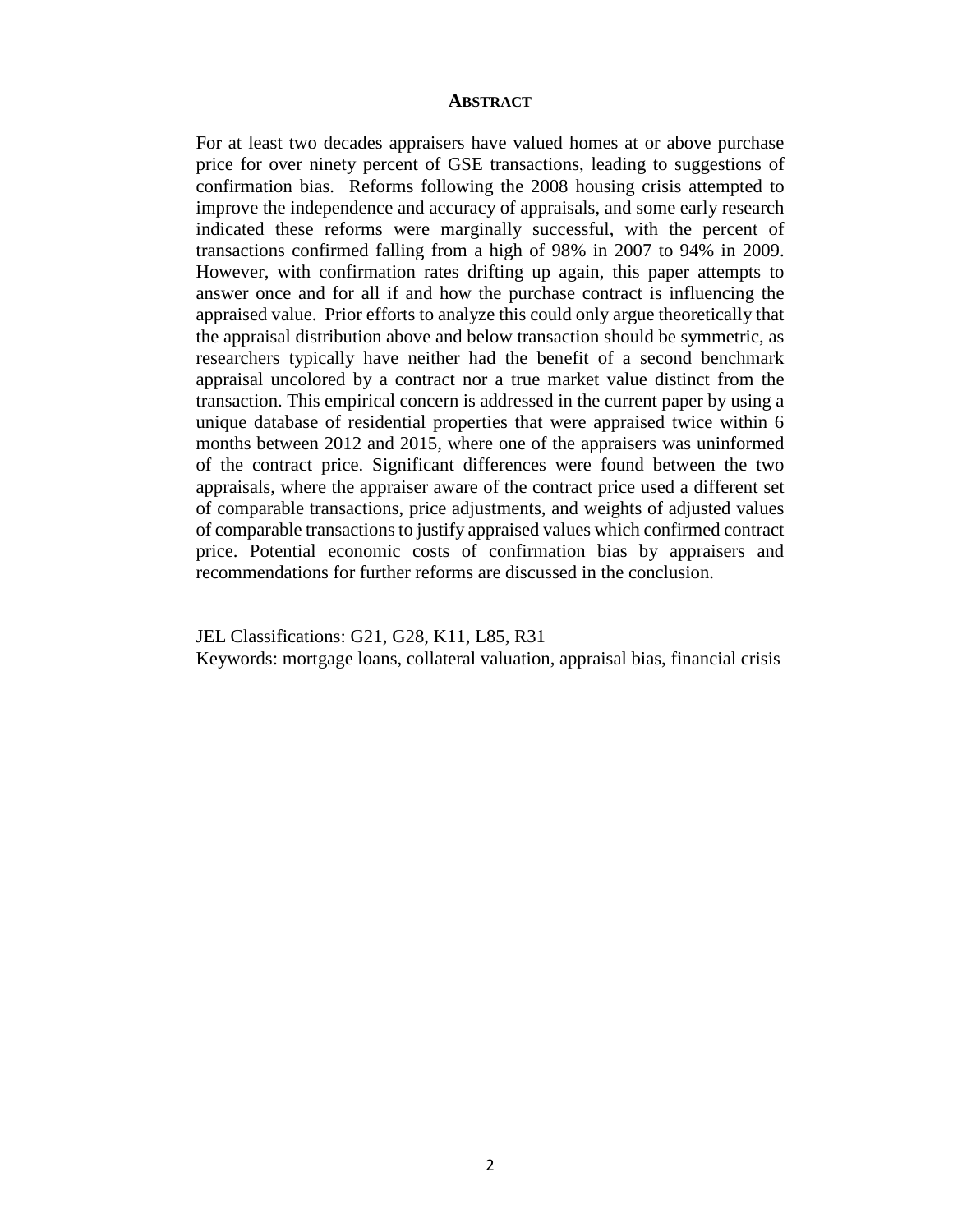#### **I. INTRODUCTION**

Home mortgage lenders require an independent appraisal to verify the value of the property that will serve as collateral to the loan. This is because the probability the borrower will default on the loan is directly related to the ratio of loan balance to collateral value (see for instance Foote et al. (2008), Kelly (2008), Mayer et al. (2009), Bhutta et al. (2010), Elul et al. (2010), and An et al. (2012)). Earlier research has also indicated borrowers have financial incentives to misrepresent its value in order to increase their leverage, or decrease their borrowing costs (Agarwal, Ben-David, and Yao, 2015). The accuracy and independence of appraisals were questioned during the housing boom and bust of the 2000s, which prompted several subsequent reforms of the process (Agarwal, et al. 2015; Calem, et al., 2015; Ding and Nakamura, 2016). In this paper, a novel data series for residential properties that were appraised twice, once just before contract and once just after, is used to show appraisers still target contract price even after those reforms.

Cho and Megbolugbe (1996) first illustrated a striking statistical feature of the appraised values of residential properties: 65% of appraisals in 1993 were above the purchase price, and 30% were exactly at the purchase price.<sup>[2](#page-2-0)</sup> Both of these values were significantly higher than what the authors claimed would be reached through an independent and unbiased distribution of value. One offered explanation of their results was that appraisers were informed of the stated contract price, which usually became the sale price, and had financial incentives to justify that amount.<sup>[3](#page-2-1)</sup> The systematic difference between the appraised value and the true market price has subsequently been termed appraisal bias (Chinloy, et al., 1997).<sup>[4](#page-2-2)</sup>

Figure 1 illustrates Cho and Megbolugbe's result was not an anomaly unique to 1993. It shows appraisal price compared to purchase price for 17 million loans intended for home purchase guaranteed by

 $\overline{a}$ 

<span id="page-2-0"></span><sup>2</sup> Horne and Rosenblatt (1996) also report a similar pattern.

<span id="page-2-1"></span><sup>&</sup>lt;sup>3</sup> Appriasals below contract are about twice as common as appraisals below transaction price, though in our coverage period, both are typically well below ten percent. When an appraisals is low, the purchase price is often renegotiated down to appraisal, or, to a lesser extent, the sale does not proceed. Data on appraisal v. contract are available, so far as we know, only in the present paper and Ding and Namaura (2016).

<span id="page-2-2"></span><sup>4</sup> Chinloy et al (1997), Fout and Yao (2016) present evidence that appraised values are on average 2% higher than purchase prices over their sample of GSE purchases mortgages from 1975 through 1993. For a detailed literature review on appraisal bias see Yiu, et al. (2006).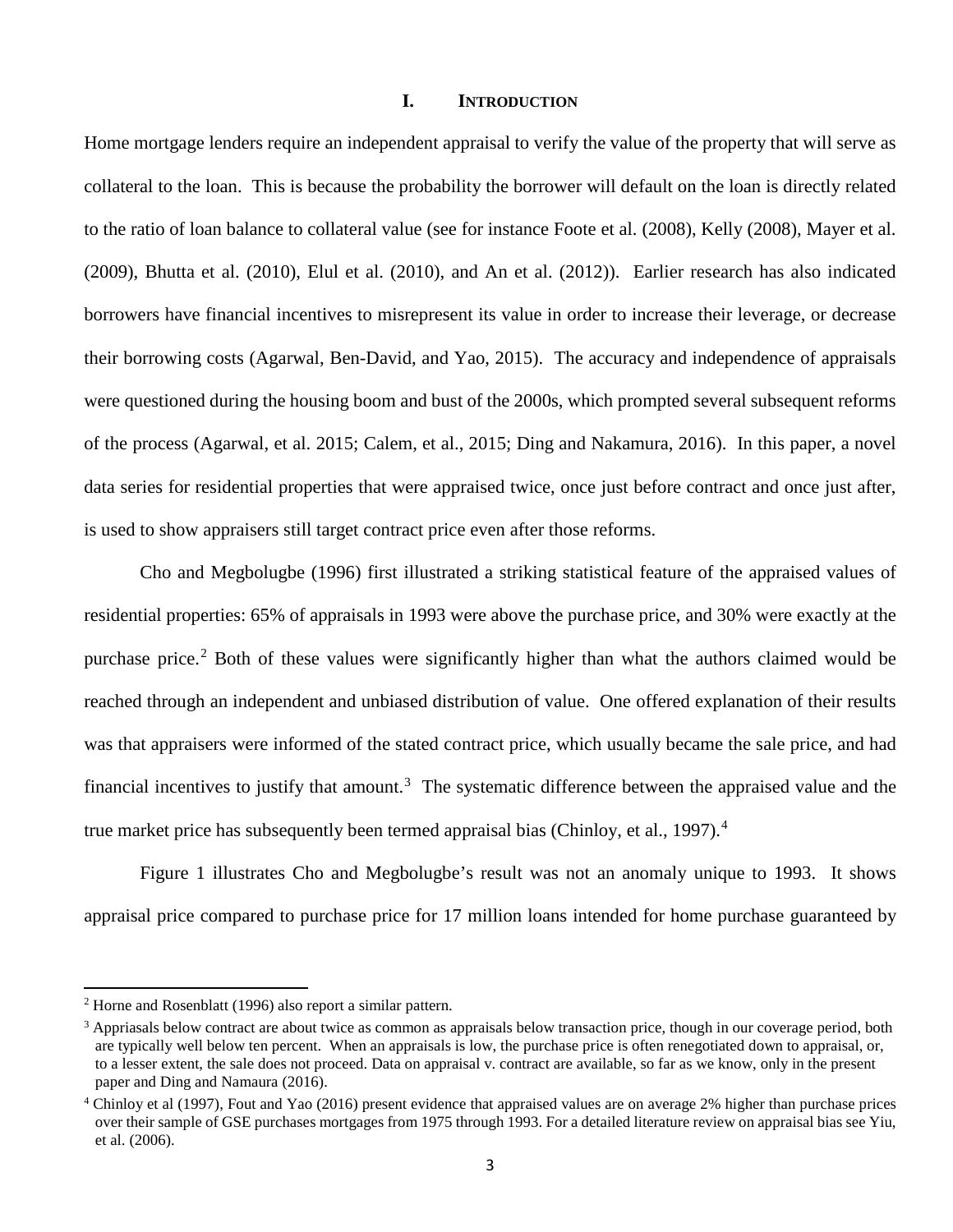Fannie Mae between 1992 and 2015. The orange portion in the figure represents the 64.5% of appraisals were above transaction price. The tan area represents appraisals *exactly* equal to the transaction: 32.3%. The narrow green area – less than four percent overall - represents appraisals below purchase price. Immediately before large declines in house price associated with the Great Recession in 2008, over 98% of appraisals were equal to or exceeded the purchase price.

The economic cost of biased appraisals is potentially quite large. LaCour-Little and Malpezzi (2003) first provided evidence that borrowers were more likely to default on loans associated with upwardly biased appraisals. More recently, Agarwal et al. (2015) demonstrated that appraisals for cash-out refinance loans between 1990 to 2011 often valued homes above the authors' estimate of value, and that over-valued homes were more likely to subsequently default. Other potential costs of bias include an exaggeration of the procyclicality of housing booms and busts (Calem et al., 2015; Nakamura 2010; Ding 2014), information loss to borrowers who could potentially renegotiate or walk away from sales (Ding and Nakamura 2016; Fout and Yao 2016), and distortions in the valuation of mortgage investments.<sup>[5](#page-3-0)</sup>

A key reform that went into effect in 2009 was the Home Valuation Code of Conduct (HVCC) as a result of a joint agreement between Fannie Mae, Freddie Mac, the Federal Housing Finance Agency, and the New York State Attorney General. The HVCC primarily aimed to separate the financial incentives and independence of appraisers from the loan origination process for loans purchased by Fannie Mae and Freddie Mac (Agarwal and Ben-David, 2012; Ding and Nakamura, 2016). Dodd-Frank (2010) codified the HVCC and applied it to all loan originations. Recent research illustrated the reforms were associated with a small, immediate reduction in estimated appraisal bias, but the degree of bias that remains is unclear (Shi and Zhang, 2015; Ding and Nakamura, 2016). For example, Figure 1 illustrates that appraisal confirmation purchase price fell to approximately 94% of transactions in 2009, but confirmation rates had subsequently risen back to nearly average pre-reform rates by 2015.

 $\overline{\phantom{a}}$ 

<span id="page-3-0"></span><sup>&</sup>lt;sup>5</sup> Ding (2014b) focuses on the costs of appraisals that come in below contract price (potentially due to downward bias in the wake of increased appraisal requirements) including the increased probability of delayed and canceled sales.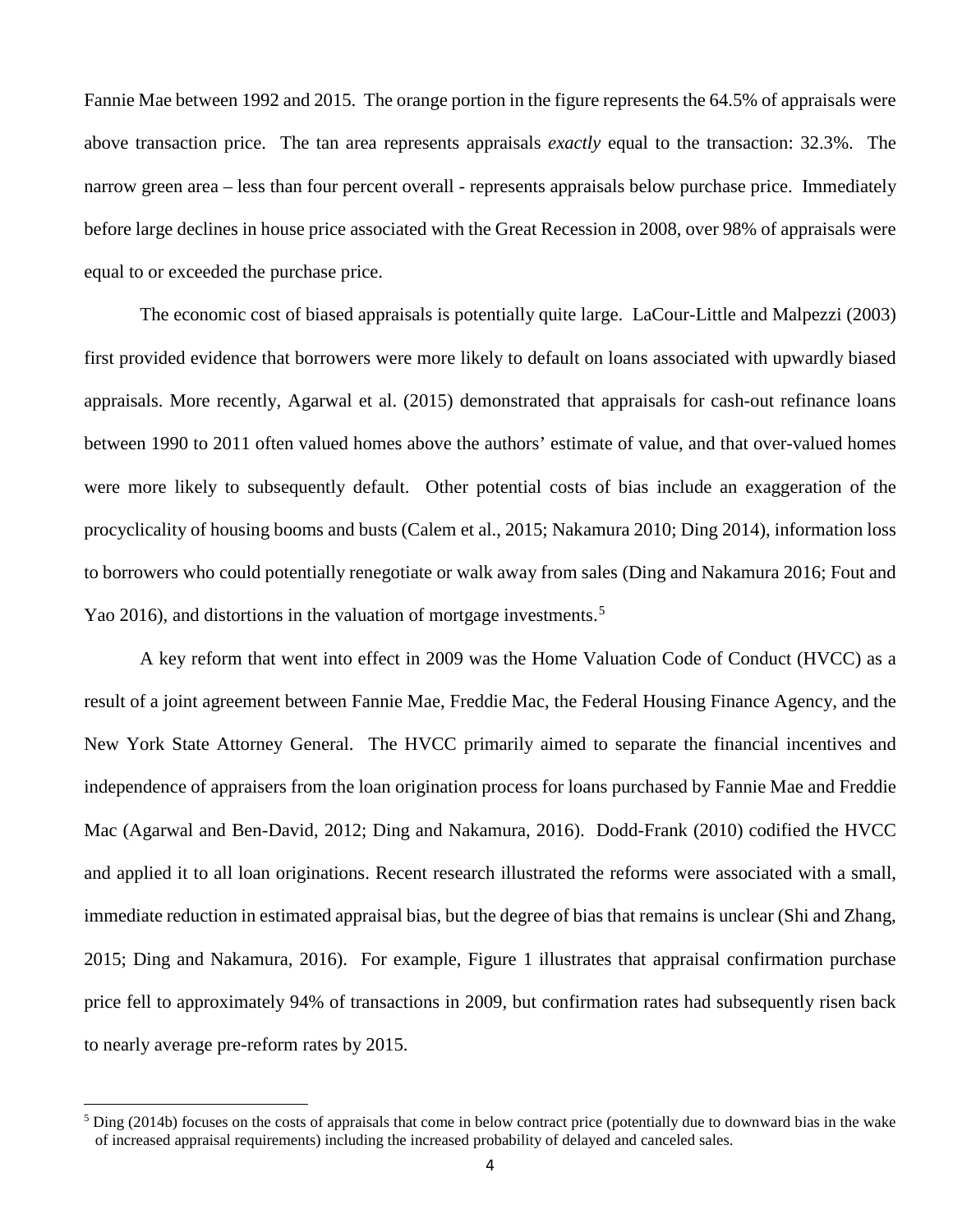An empirical challenge to estimating the degree of bias in appraisals has been that when the appraisal is associated with a purchase loan application, the appraiser has foreknowledge of the contract price; and when the appraisal is associated with a refinance applications, there is no reliable market value for comparison. Earlier research has compared appraisals to model-based estimates of market value, either using local average house price increases anchored to transactions (Agarwal, et al., 2015; Shi and Zhang, 2015; Fout and Yao, 2016) or cross-sectional model values (Lacour-Little and Malpezzi 2003; Calem, Lambie-Hanson and Nakamura, 2015). While these methods often indicate significantly different estimated values than appraisers, it is unclear whether those alternative estimates are themselves biased.<sup>[6](#page-4-0)</sup>

We are able to study confirmation bias in purchase money appraising without identification concerns by using a unique data series of 8,533 Fannie Mae foreclosure properties, which were appraised twice within 6 months, with no alterations to the property between appraisals. The first appraisal, which we define as the "pre-contract appraisal," was the result of Fannie Mae hiring a local appraiser to determine the market value of the property after a foreclosure to assist in marketing the property.<sup>[7](#page-4-1)</sup> The second appraisal occurred after contract, on behalf of the prospective buyer seeking a mortgage to complete the purchase. We compare the stated subject property attributes, selected comparable transactions (comps), adjustments for differences between subject and comps, and reconciliations of the pre-contract appraisers to those of the second appraiser who is provided with the contract, i.e., the "post-contract appraisal."<sup>[8](#page-4-2)</sup> The pairs were selected without regard to final approval or closing, avoiding any concern that low second appraisals were omitted because they may have produced fewer closings.

 $\overline{\phantom{a}}$ 

<span id="page-4-0"></span><sup>6</sup> In general model-based methods can encompass hedonic models (Lacour-Little and Malpezzi 2003) or other econometric frameworks (Calem, et al., 2015) aimed at isolating some measure of the underlying collateral value.

<span id="page-4-1"></span>In addition, the pre-contract appraiser helped determine the 8,533 properties were in adequate condition and conducted no repairs on the property before the property was marketed to potential buyers. A larger sample of properties with repeat appraisals where some properties had repairs completed show similar patterns.

<span id="page-4-2"></span><sup>&</sup>lt;sup>8</sup> The appraisal from the post-contract appraiser was obtained from the Uniform Appraisal Dataset (UAD). The UAD is a component of the Uniform Mortgage Data Program, an initiative undertaken by Fannie Mae and Freddie Mac. UAD specifically focuses on real estate appraisals and consists of a set of standard rules for classifying appraisal data, and a standard set of abbreviations to use in most common types of appraisal reports. It also specifies a new XML electronic format for delivering appraisals, based on the Mortgage Industry Standards Maintenace Organization (MISMO) standard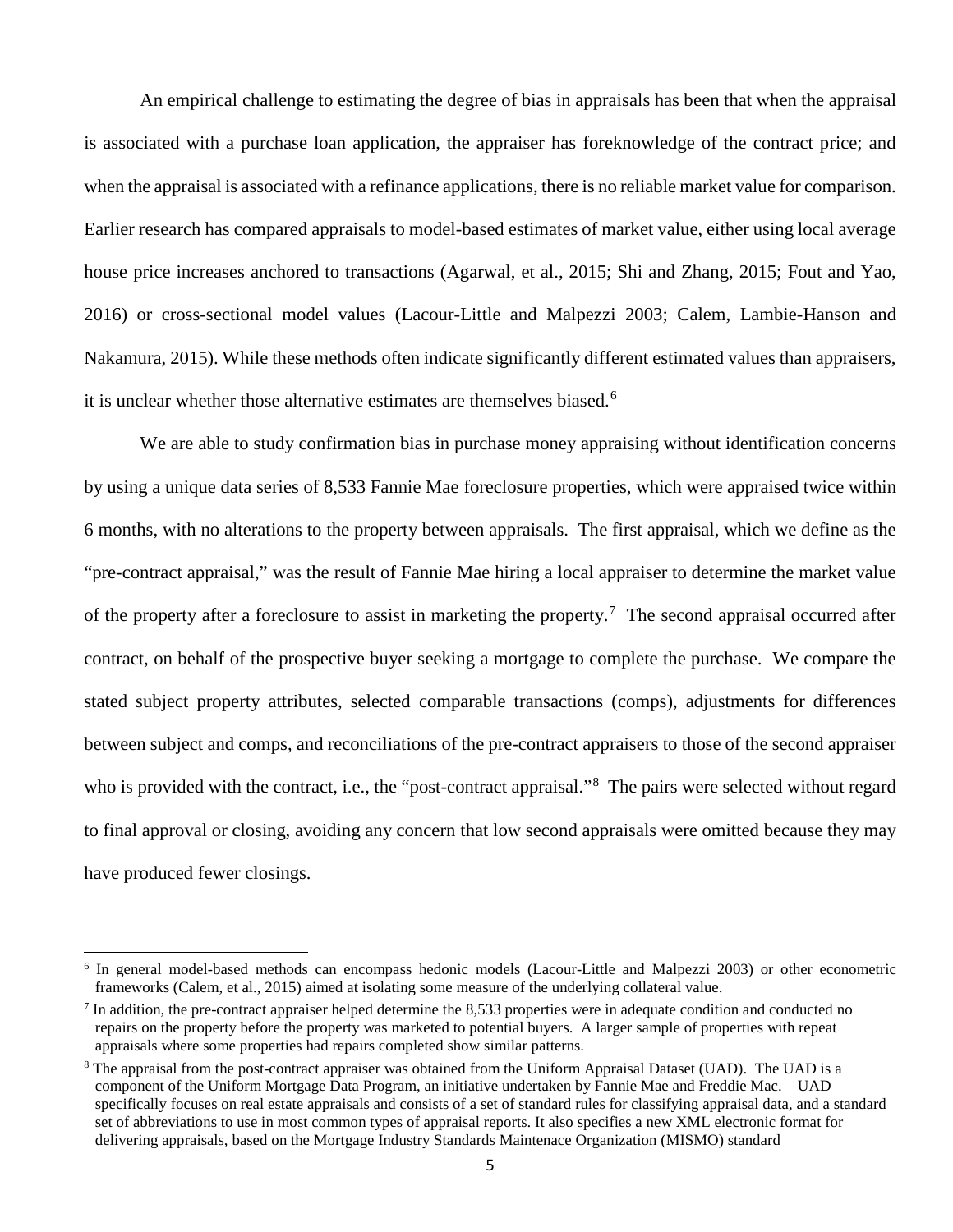Despite having the same unaltered subject, significant differences were found between the two appraisals; and several of these differences appeared to be strongly influenced by appraisal knowledge of the contract price for the second appraisal. First, post-contract appraisers were more likely than pre-market appraisers to select comparable sales which sold for average prices above contract. Second, post-contract appraisers adjusted comparable values more positively than did pre-contract appraisers, particularly when comparable sales had average values below contract. Third, post-contract appraisers applied more weight to higher valued comparable transactions if an average of all comparables would have resulted in an appraised value less than contract price. At every stage post-contract appraisals showed non-symmetric moves toward the contract or above it, in a tighter and tighter validation of contract. Finally, the post-contract appraisal was on average 4.2% higher than the pre-contract appraisal for the identical property, after controlling for differences in local home price index between when the two appraisals were completed. Even the data descriptions of the same subject could differ between the two appraisals. To a small extent this could be explained by more favorable average description of the subject in the second appraisal, but numerous differences appeared to reflect industry confusion about GSE condition and quality categories.<sup>[9](#page-5-0)</sup>

The analysis continues by expanding the external validity of the research. In particular, a larger sample of all 3,751,547 post-contract purchase appraisals available to Fannie Mae during the same time period were shown to be similar to the post-purchase appraisals of foreclosed properties in all critical steps. Again, all available appraisals were used, without regard to ultimate approval or delivery to Fannie Mae. As with the foreclosure analysis, the average prices of comparables were more often above the contract and peaked just above contract. Adjustments were made so the average price of adjusted comparables were even more likely to be above contract than the average price of unadjusted sales, and even more peaked just above contract. Finally, appraisers also applied more weight to higher valued comparable transactions when the average

l

<span id="page-5-0"></span><sup>&</sup>lt;sup>9</sup> The two appraisals agreed on quality for only 60.1% and agreed on condition even less - 55.9% of the time. The quality score ranges from Q1-Q6, where Q1 indicates the property is "architect designed" and Q6 corresponds to "substandard." The possible condition score ranged from C1 to C6, with C1 indicating "new construction" and C6 being "uninhabitable."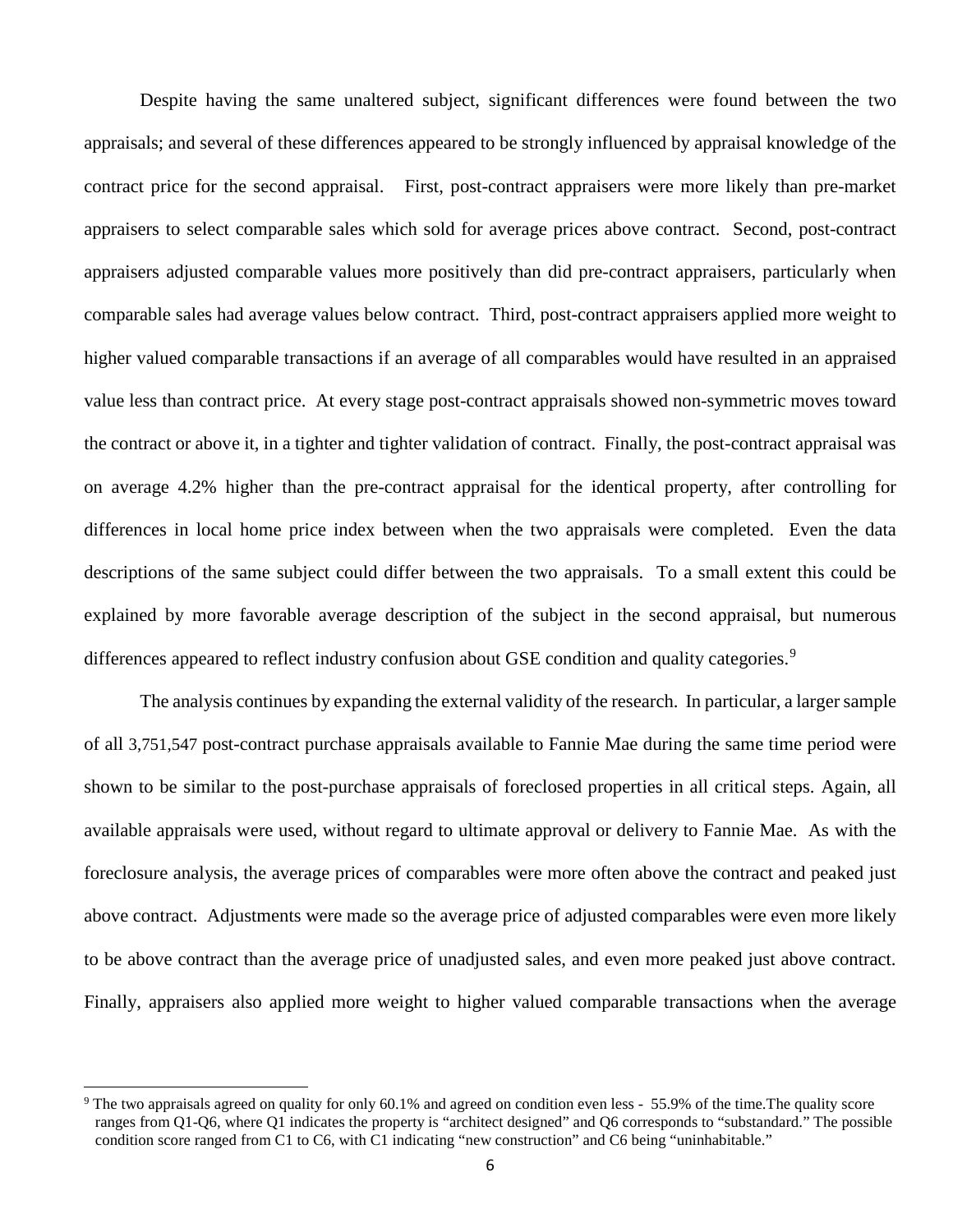would have resulted in an appraised value less than contract for the larger sample – leading to a distribution severely skewed with a large mass exactly at contract.

Our research shows that despite recent reforms to the appraisal process, systematic biases of appraisers to confirm the contract price persist. We discuss potential sources of biases leading to this result in the next section, and make specific policy reforms to counter these documented biases in the conclusion.

# **II. BACKGROUND**

The Real Estate Appraisal Reform Act of 1987 requires a standardized and written appraisal conducted by an independent and qualified appraiser for all federally related mortgage loans.<sup>[10](#page-6-0)</sup> The purpose of the appraisal is to verify the stated value of collateral that a borrower pledges to the mortgage lender in exchange for receiving a home loan. Earlier research has documented the likelihood a borrower defaults on a loan is directly related to their loan balance divided by collateral value (i.e., loan-to-value (LTV)), so mortgage lenders and secondary mortgage market institutions, like Fannie Mae, use the lower of purchase price or appraised value in determining interest rates charged to borrowers. The independence of the appraisal from the buyer and seller is important because they have incentives to collude to inflate appraised value to increase leverage, or equivalently decrease borrowing costs of the buyer (Ben-David, 2011). The independence of the appraisal from the lender is important due to potential agency issues between the lender and either its employees or investors in the loans.

Appraisals are required both for home loans associated with an initial purchase and for refinancing of an existing loan. The focus of the current study are appraisals associated with a purchase, that are initiated after the buyer and seller agree to a future purchase price (i.e., the contract price), and the buyer subsequently applies for a mortgage loan. Appraised values below the offered contract price often result in borrowers

l

<span id="page-6-0"></span> $10$  A federally related mortgage loan includes home purchase loans, refinancing, lender approved assumptions, property improvement loans, equity lines of credit, and reverse mortgages defined by the Consumer Financial Protection Bureau (CFBP) under the Real Estate Settlement Procedures Act (RESPA).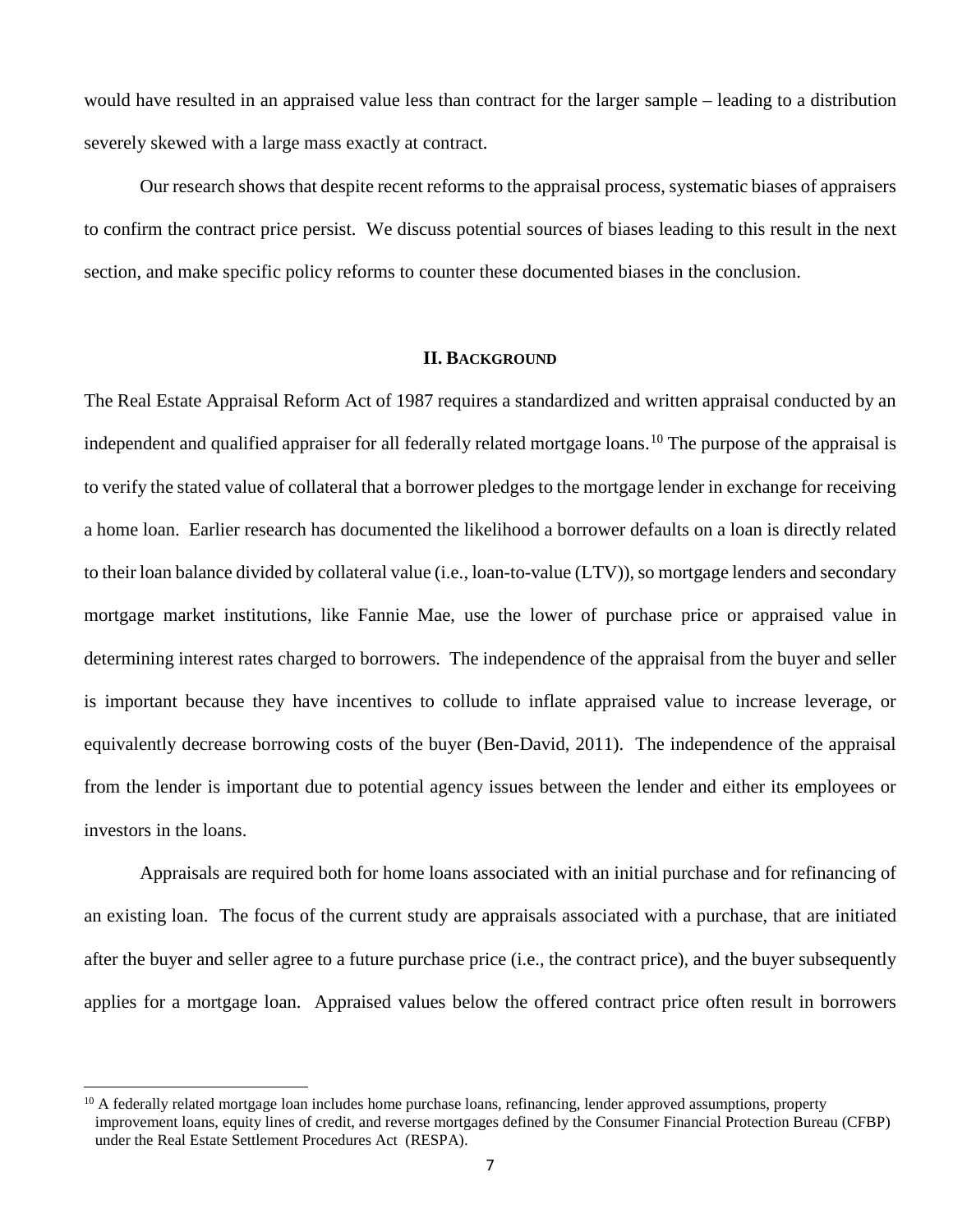needing to increase down payments, pay higher interest rates, or pay for private mortgage insurance (Fout and Yao, 2016).<sup>11</sup>

Prior to 2009, lenders could directly select qualified appraisers and there was widespread evidence that some appraisers would lose their preferred status, and therefore future business, for reporting appraised values below the contract price. In response to evidence that appraisal bias and alleged collusion in appraisal values, then New York Attorney General Andrew Cuomo sued eAppraiseIT, an appraisal management company working with Washington Mutual, for forcing its appraisers to provide appraisal values in support of inflated contract prices. To help eliminate these types of appraisal practices, the GSEs and the Federal Housing Finance Agency agreed to adopt the HVCC, which became effective in May 2009 and codified into law by Dodd-Frank a year later.<sup>[12](#page-7-1)</sup> The reforms implemented within the adoption of the HVCC were designed to enhance the independence and accuracy of appraisal values by, for instance, prohibiting lenders and other third parties from influencing the appraisal reporting process, requiring separation of an originator's lending and appraising functions, and requiring lenders to share the appraisal report with borrowers in a timely fashion.

The requirements to become a licensed appraiser vary across states, but most states require a combination of coursework and apprenticeships to be licensed. Most states, and all federally-related mortgage loans, also require the appraiser to adopt the Universal Standards of Professional Appraisal Practice (USPAP) in reaching their estimated value. The comparable sales method of valuation is the universally adopted approach used by appraisers to value residential property. This method of valuation is composed of the following four steps:

- 1. Describe quantitative and qualitative attributes of the property subject to the appraisal
- 2. Find comparable sales that best match subject in characteristics, proximity, and recentness of sale
- 3. Adjust for differences between comparable and subject to get adjusted comparable sales

<span id="page-7-0"></span> $11$  For example, a borrower would have to pay a much higher effective interest rate if they contributed less than 20% of the pledged collateral amount as a down payment due to the requirement to additionally purchase private mortgage insurance in order for the loan to meet eligibility requirements to be sold to a Government Sponsored Enterprise (i.e., Fannie Mae or Freddie Mac). l

<span id="page-7-1"></span><sup>&</sup>lt;sup>12</sup> For more details on the HVCC, see [http://www.fhfa.gov/Media/PublicAffairs/Documents/HVCCFinalCODE122308\\_N508.pdf.](http://www.fhfa.gov/Media/PublicAffairs/Documents/HVCCFinalCODE122308_N508.pdf) For more details on the Dodd-Frank rule as it relates to appraisals, see <http://www.federalreserve.gov/newsevents/press/bcreg/20101018a.htm>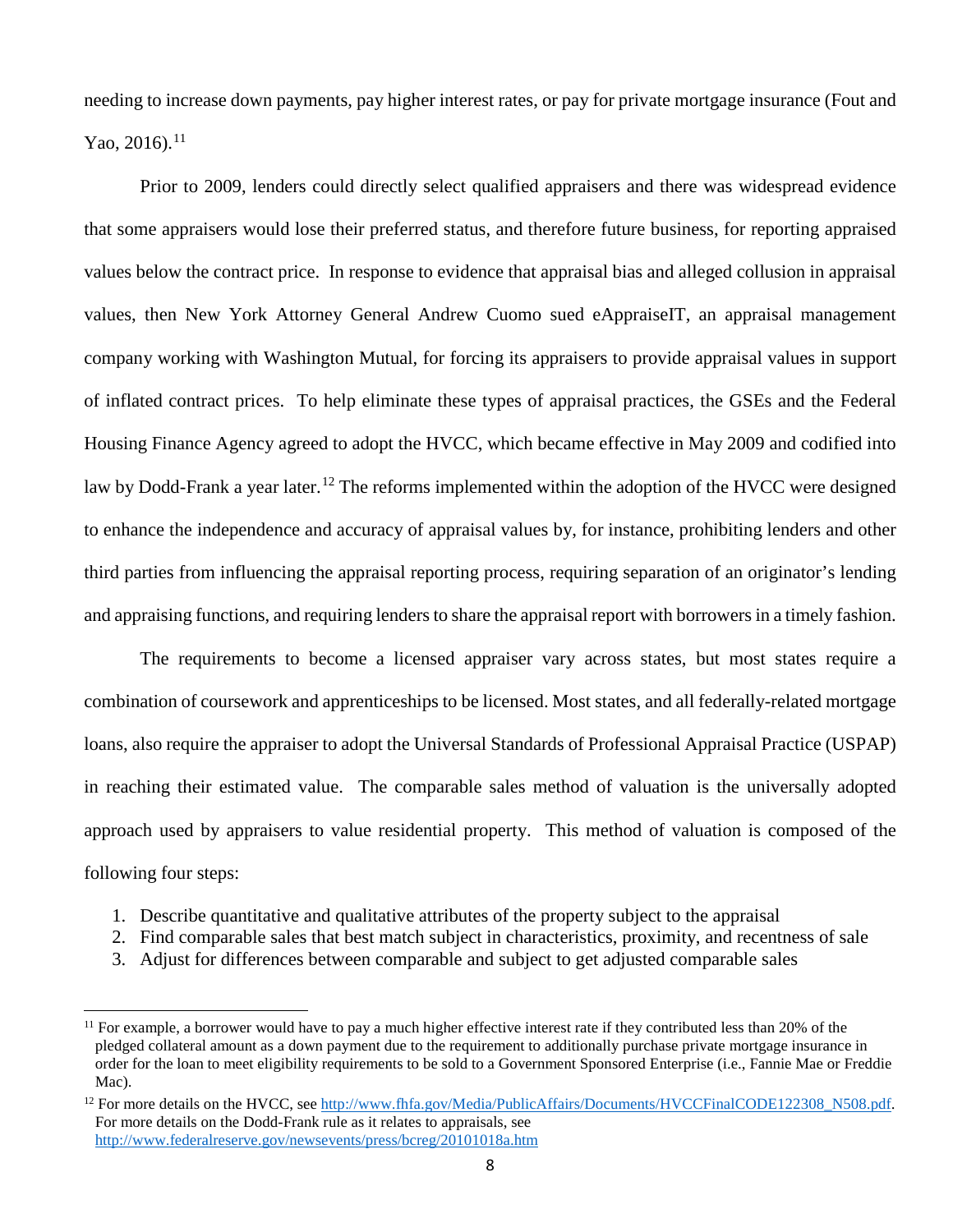# 4. Reconcile adjusted price of comparable properties to arrive at a final appraised value of subject property

Based on the above steps, the appraiser is asked to provide their appraised value of the subject to the exact dollar value. Even with near perfect data on the subject property and comparable transactions, this is problematic because rarely do adjusted prices of comparable transactions agree to the exact dollar and require the appraiser to apply their own weights to those transactions during the reconciliation (i.e., the fourth) step of the process. The reality is perfect data rarely exists, and appraisers are often required to provide an exact dollar estimate of the market value even when their own confidence interval of such an estimate is quite large.

Given appraisers are unaware of the precision of their own estimates, one possible explanation for observed "appraisal or confirmation bias" in the earlier literature is that it takes less personal effort to confirm the buyer is purchasing the property at the correct price. A number of works in the literature discuss the asymmetric outcomes in the lending process as it relates to the appraised value relative to contract (Nakamura, 2010; Ding and Nakamura 2016). In particular, if an appraisal comes in at or above contract price, there will be no direct impact on the seller or lender. If the appraisal comes in below contract price, it may inform the purchaser to renegotiate the purchase price, but risk cancelation of the contract if the seller is unwilling to negotiate or the purchaser is constrained in the amount of their initial equity. The incentive to raise appraised values to at least contract price exposes lenders and buyers to additional and undisclosed default risk.

Several recent studies have illustrated HVCC and related Dodd-Frank reforms have had at least a temporary marginal effect on reducing the number of appraisals equal to or above contract price (Agarwal, et al., 2015; Shi and Zhang 2015; Caleb, et al., 2015; Ding and Nakamura 2016). Caleb et al. (2015) showed that appraisals affected by the HVCC rule were 80% less likely to come in at the contract price immediately after the rule was implemented, but even after this reduction the great majority of appraisals differences attenuated over time in a pattern consistent with Figure 1. The long-term effect of these reforms on actually reducing appraisal bias and how much continues to exist post-reforms remains unclear as discussed in the next section.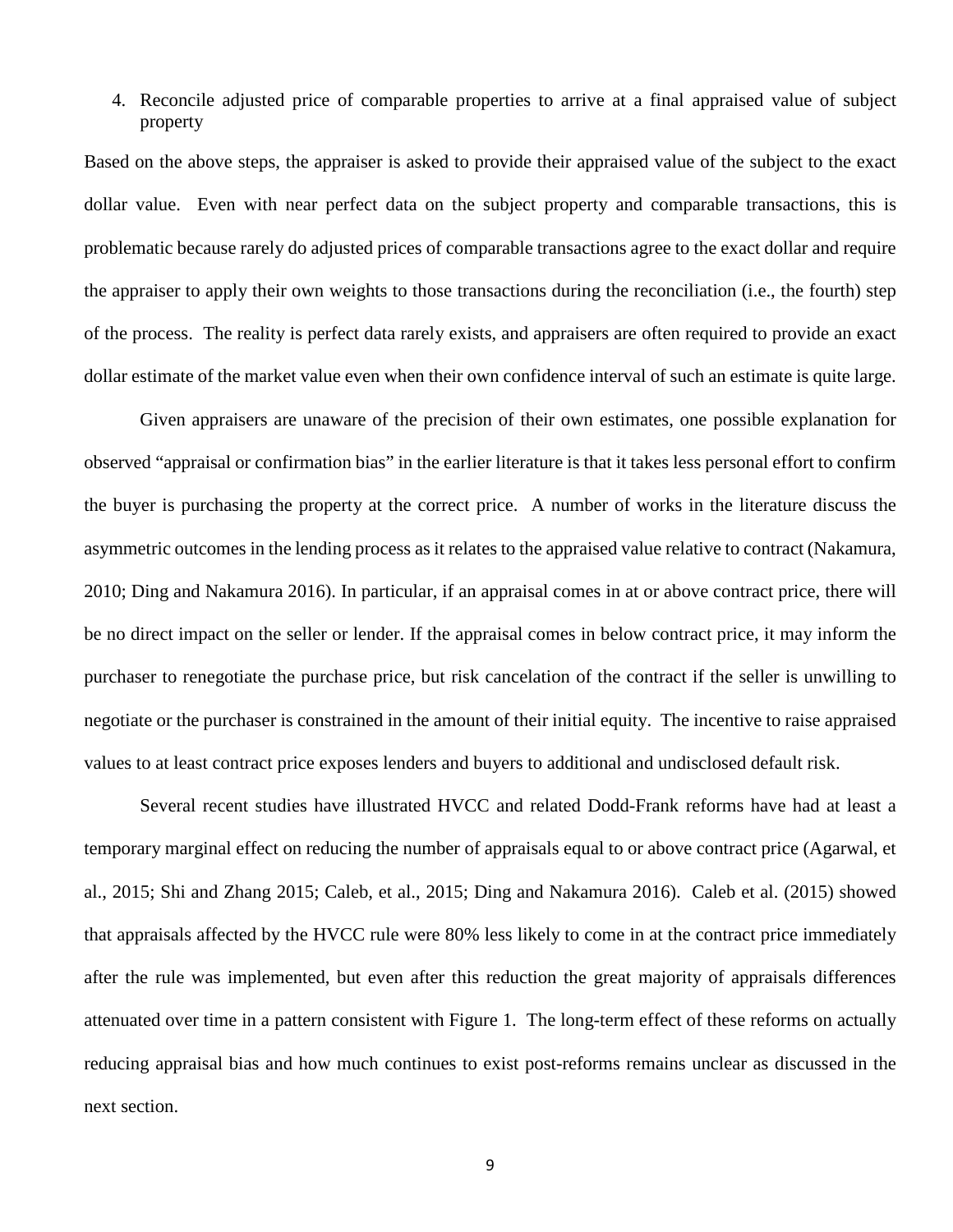#### **III. DATA AND METHODS**

A limitation of earlier research is that no appraisals unconnected to the contract are available and the true market value of the appraised property is unobserved. Researchers attempt to remediate this deficit by producing their own estimate of the underlying property's value. They then compare their estimated value of the property to the appraiser's value, and attempt to claim any differences between the two estimates were due to "appraiser bias." In reality, observed differences between the appraiser and researcher's estimate of a property's value could arise from several alternative sources. For example, differences in estimates could arise from omitted variables of the subject or comparable properties, volatile markets, or even any underlying lack of precision of either estimate.

One approach used by earlier researchers uses cross-sectional linear regression and transaction price of properties that have sold in the local market to estimate shadow prices of individual attributes of those properties. They then use the derived shadow prices and the attributes of the subject property to forecast its value. This valuation approach is reliant on relatively strong identification assumptions, including data availability, functional form, stability of parameters, and observing all relevant determinants of value for both subject and comparable properties. For example, the presence of a swimming pool may be known to the appraiser but not the researcher, leading to the appraiser having consistently higher, and more accurate, estimates.

Another valuation approach requires earlier transactions of the same property. The researcher then assumes the property appreciated at the same rate as the average property in their local market between transactions as measured by differences in the housing price index (HPI). While potentially an improvement over cross-sectional methods due to differencing away time-invariant attributes, this method requires the strong assumption that time-variant differences in property attributes, and the values placed on them by the marginal buyers, are similar to the average property in the local market.

10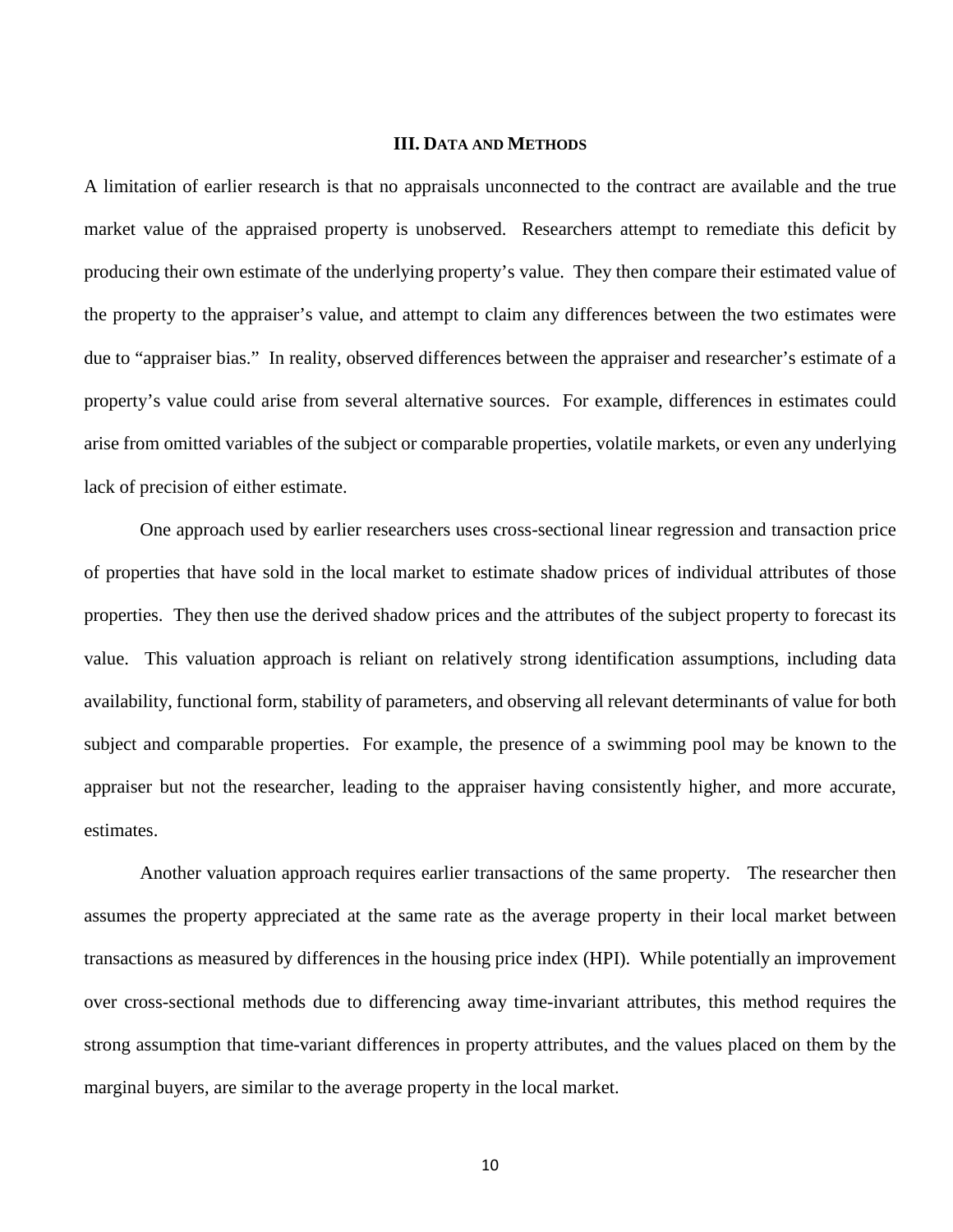The solution offered in the current research is to focus on a subset of properties that were appraised twice within 6 months between 2012 and 2015, where only one appraiser was informed of the contract price and no alterations to the property occurred between appraisals. These properties were appraised twice because Fannie Mae owned the property following a foreclosure, and they hired a local appraiser to provide an independent assessment of market value to assist with their marketing the property for sale. The second appraisal was lender-triggered when a contract price was agreed upon and a buyer applied for a mortgage loan. This empirically enables the identification of contract price bias from other potential sources of bias as both appraisers used comparable valuation methods and data, but only one was informed of the contract price.

The data used in the analysis originates from the Uniform Appraisal Data (UAD) series consisting of appraisals submitted to Fannie Mae and Freddie Mac from January 2012 until December 2015.<sup>[13](#page-10-0)</sup> The database contains information on 3,751, 547 appraisals associated with a home purchase loan application over this time period. The appraisal information in the database includes contract price, appraised value, objective (e.g., bedrooms, square footage, etc.) and qualitative (e.g., quality and condition) property attributes of both the subject property of the appraisal, and comparable properties selected by the appraiser. The first column of Table 1 illustrates the average attributes for these properties. The average age of the structure of the appraised property was 34.5 years old, had 3.3 bedrooms, and 2.0 full baths. The average appraised value for these properties was \$313,580, with an average contract price of \$310,308.

Given our focus on repeat appraisals, the full sample of appraisals is initially restricted to the 8,533 properties that were previously appraised by Fannie Mae and which were not altered between the two appraisal dates. The average age of these subset of properties were similar in age to the larger sample (35.1 years since construction), but were smaller (1,669 square feet) and had fewer bedrooms (3.0) and full bathrooms (1.8). The average appraised value for these properties was \$161,547, and the average contract price was \$156,359.

l

<span id="page-10-0"></span><sup>&</sup>lt;sup>13</sup> The UAD is a standard for data entry for residential apraisals, required by Fannie Mae and Freddie Mac after Septmber 1, 2011. UAD data is collected according to the Fannie Mae 1004 form and forwarded electronically via the Uniform Collateral Data Portal (UCDP) to Fannie Mae and/or Freddie Mac.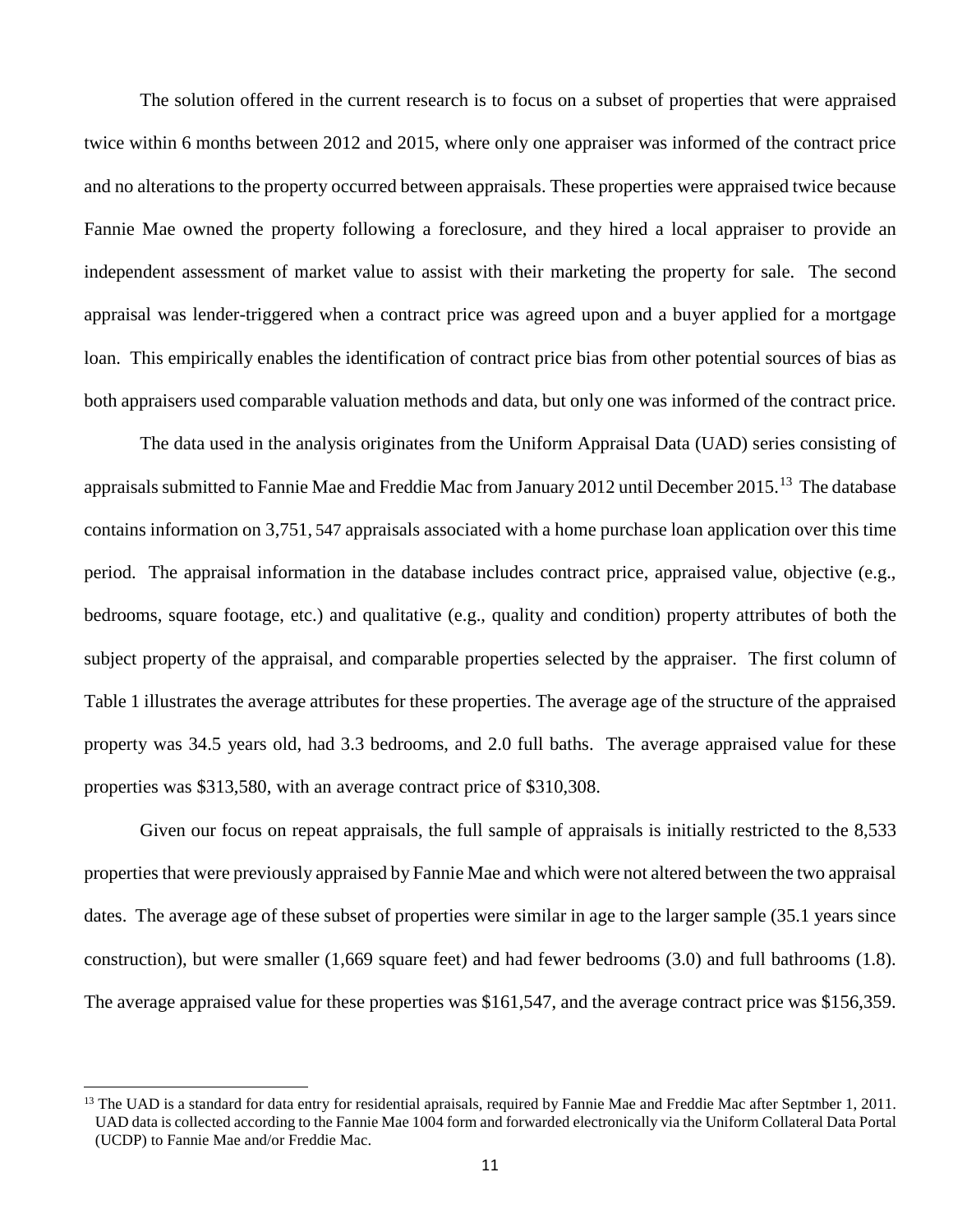Two main challenges to properly interpreting any differences in estimates and practices between appraisals as attributable to confirmation bias exist. The first challenge to properly interpreting our results is if changes to the condition of the property occurred between the two appraisal dates. In particular, it is not uncommon for foreclosures to be under-maintained or left in poor condition by the previous inhabitants. In these regards, all Fannie Mae foreclosures were cleaned to a habitable standard before the first appraisal was conducted, and properties where the appraiser felt the property needed further repairs to make them habitable were excluded from the sample. Properties were then cleaned at least monthly by a contractor hired by Fannie Mae. However, as no repairs were conducted in the period between appraisals (up to six months), there could be physical depreciation (e.g., paint fading) which could cause the second appraiser to provide a lower estimate of value.

The second challenge to identification is from changes in market prices. In particular, post-contract appraised values in our sample of repeat appraisals could be higher because market housing prices have increased in the local market. On average, there were 81.6 days between when the appraisals were completed and local housing markets increased on average 1.6% during that period. The median property was located in a market with 0.9% appreciation. Slightly less than the majority of the properties (44.4%) though were in markets within plus or minus 1% change in HPI between appraisal dates, and 16.0% in markets with declining prices.

*A priori*, it is unclear how best to adjust for known changes in market conditions between appraisal dates. Changes in markets conditions could be reflected in post-contract appraised values through two ways. First, changes in market conditions could be represented by the post-contract appraiser using more recent comparable transactions where the sales price of those properties already reflects price differences. Second, the post-contract appraiser may use a similar set of comparable transactions as the pre-contract appraiser, but make a direct adjustment for market conditions when calculating the adjusted sales price of the comparable transaction. To account for known changes in market conditions, we will present two sets of results. The first set will be unadjusted for market conditions, and represent the actual appraised values. The second set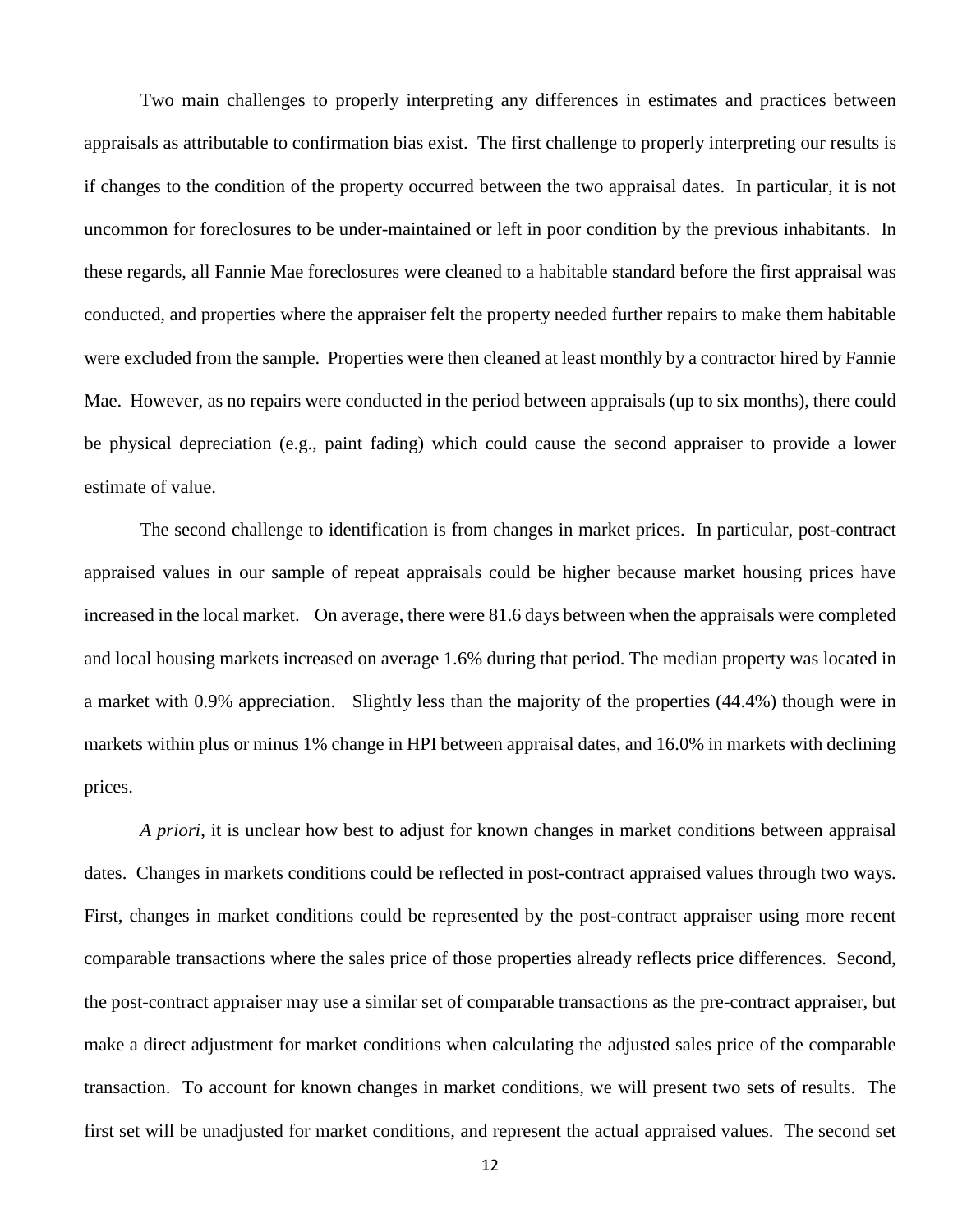will deflate post-contract appraised values by changes in the market conditions between appraisals as measured by changes in the local HPI measured at the zip code level. For example, if the HPI was 100 when the pre-contract appraisal was completed and rose to 102 by the post-contract appraisal data, the post-contract appraised value was multiplied by 100/102. This implicitly assumes subject properties either appreciated or depreciated in value at the same rate as the average property in their zip-code.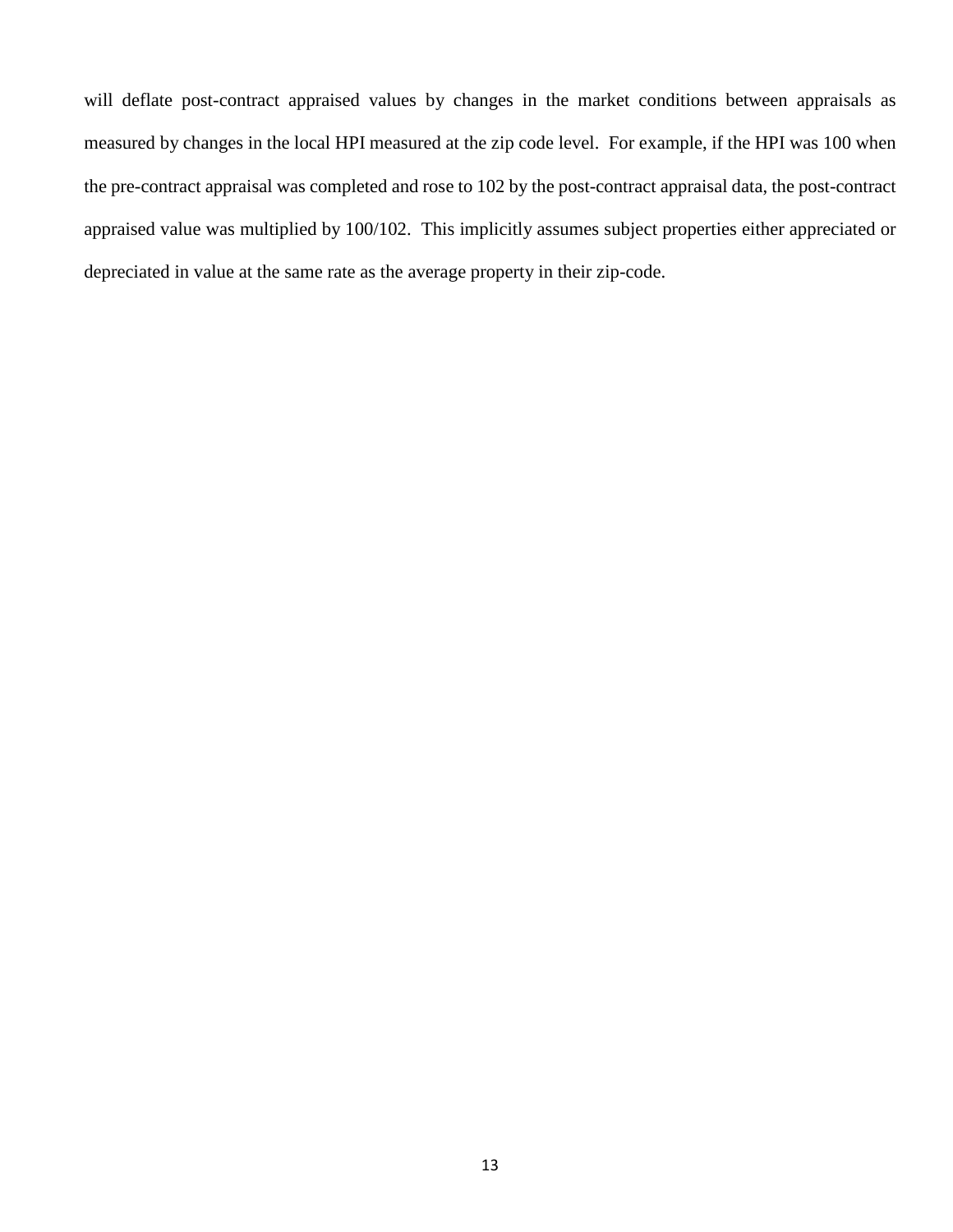#### **IV. ARE APPRAISAL PRACTICES DIFFERENT WHEN CONTRACT PRICE IS KNOWN?**

The main empirical interest of the analysis is if differences in appraisal practices and estimated market value occur when appraisers are informed of the contract price. Since virtually all appraisers use the comparable sales approach to value residential property, the results are organized by testing for differences in practice by pre- and post-contract appraisers during each of the four steps of the appraisal.

# *Characteristics of Property Subject to the Appraisal*

Both the pre-contract and post-contract appraiser visited the subject property and reported the attributes of the subject property required by the 1004 Fannie Mae appraisal form. These attributes included objective measures such as location, number of bedrooms, bathrooms, half-baths, square footage of living area, basement size, percent of basement finished, lot size, and year of construction. It is important to emphasize that since the same individual property is being appraised twice within a relatively short-time period and no changes were known to be made to the property between those appraisals, the expectation is that the physical and qualitative attributes should be similar.

The top part of Table 2 illustrates differences in stated property attributes for the sample by appraisal type. The first column lists the average value for the post-contract appraisal for each attribute, and the second column lists averages for the pre-contract appraisal. The third column represents average post- minus precontract appraisal differences, with the fourth column indicating the p-value of a t-test that the two values are the same. With the exception of age, no statistical or economically meaningful differences in average stated objective physical attributes were found between the two appraisals. Although only relatively small differences in average objective attributes of a subject property were observed, it was not unusual for differences to occur between the two appraisals for these property attributes despite their objective nature. In particular, 8.7% of post-contract appraisals had a different indicated number of bedrooms, 59.4% had a greater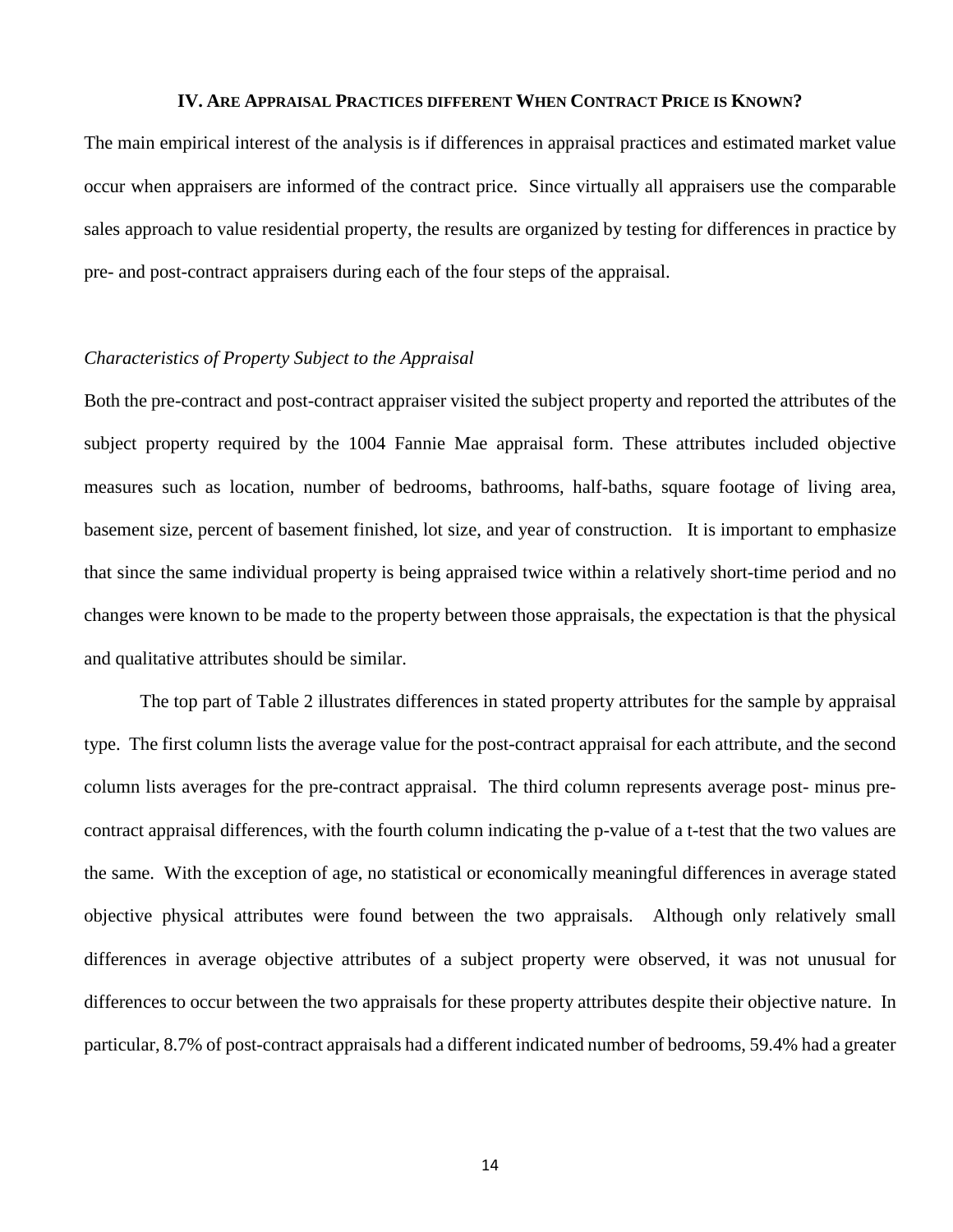than a +/- 1% difference in square footage of living area, and 26.9% had a greater than +/- 1% difference in square footage of lot size.

During the visit to the property, the appraisers were also required to assess four key qualitative fields: (quality, condition, view, and location). Quality and condition are both categorized on six point scales, C1- C6 and Q1-Q6, with lower numbers indicating higher quality or better condition.<sup>[14](#page-14-0)</sup> View and location are on three point scales, where one indicates "beneficial," two indicates "neutral," and three "adverse."[15](#page-14-1) We do not focus on view and location here since view is rated neutral for over 87% of homes and location for over 90%. Table 3A and 3B illustrates the cross tabulation of the two appraisals for quality and condition, which are more diverse. The first column of panel A illustrates the distribution of the five quality scores assigned by the pre-contract appraiser. The most common quality category assigned by pre-contract appraisers was that the property was a standard tract home (72.5%), followed by high-quality tract home (17.8%), and inexpensive tract home (9.0%). The second through sixth columns of Panel A illustrate the distribution of quality assigned by the post-contract appraiser conditional on the pre-contract assigned quality. The value in the shaded diagonal portion of those columns would be equal to 100 if the appraisers always agreed on the quality of the property. For example, of the 766 properties indicated as an inexpensive tract home by the pre-contract appraiser, the post-contract appraiser indicated: 8.0% were an inexpensive tract home, 73.6% were a standard tract home, 18.0% a high-quality tract home, and 0.4% a custom home.

Surprisingly, the two appraisers overall agreed on the quality of the home only 60.1% of the time, and most often if the property was a standard tract home (71.6%). As indicated by the bottom part of Table 2, the post-contract appraisal averaged a 0.1 lower (that is, better) quality score for the same property, a difference statistically significant at the 1% level. This indicates that post contract appraisals had a slightly positive bias but that bias does not explain most of the divergence, which goes in either direction: the post-contract

l

<span id="page-14-0"></span> $<sup>14</sup>$  C1, brand new, never appears in foreclosures. C6, uninhabiltable, is also not included in the data as those properties required</sup> repairs.

<span id="page-14-1"></span><sup>&</sup>lt;sup>15</sup> The full definitions can be found at http://www.freddiemac.com/singlefamily/sell/docs/uadreqs.pdf.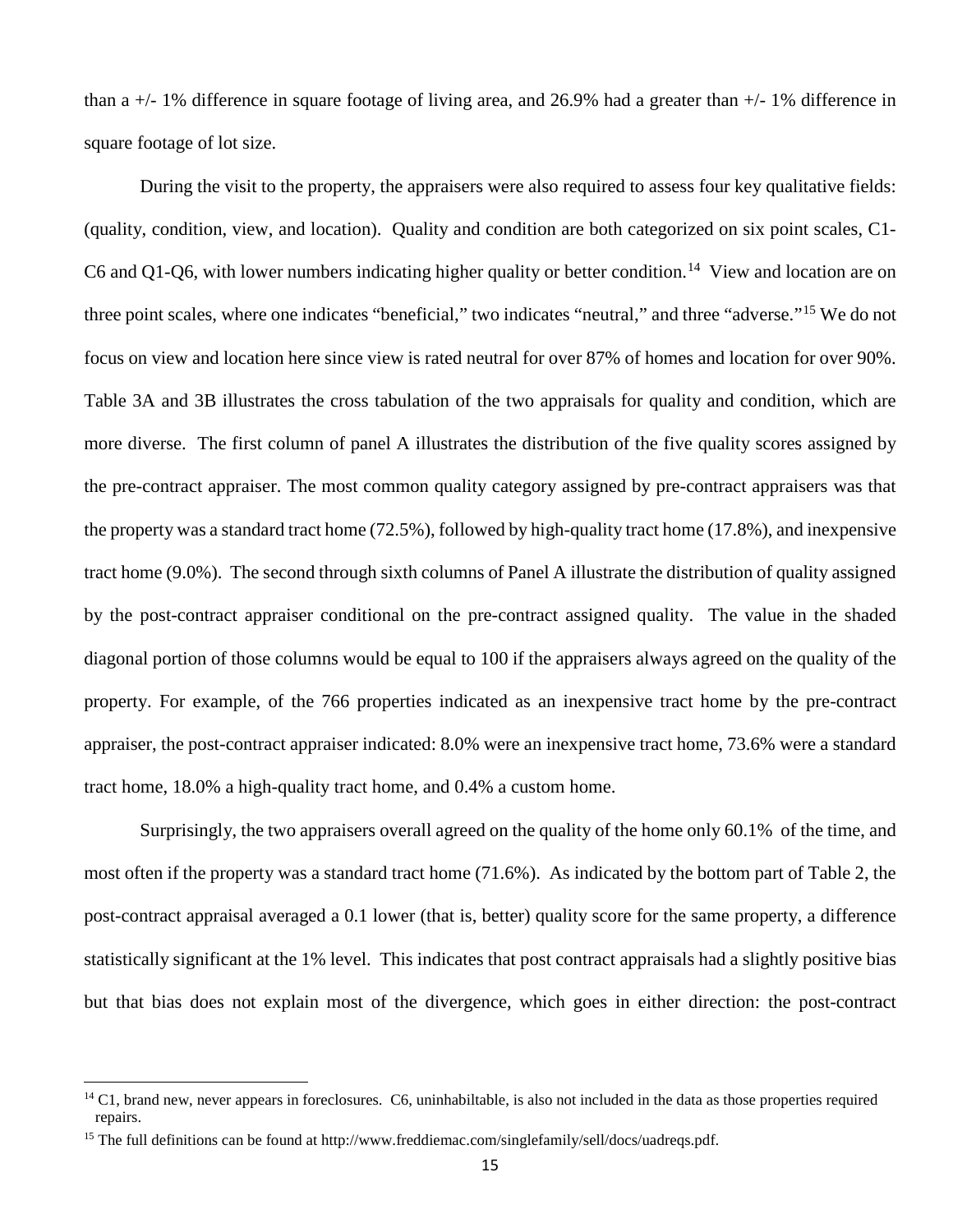appraiser provided the worse rating almost as often as the pre-contract appraiser. Table 3B repeats the analysis for condition of property assigned by each appraiser, with similar inconsistency. In particular, the two appraisers only agreed on the condition of the property 55.9% of the time. On average, the post-contract appraiser assigned a score that was 0.3 lower (better condition) than their pre-contract counter-part, a difference statistically significant difference from 0 at the 1% level. Again, the bias did not explain much of the divergence. It would appear that that UAD definitions are either not clear or not being followed, otherwise appraisers would rate the very same properties more similarly.

#### *Measurement and Selection of Comparable Transactions*

The sales comparison method of valuation next requires appraisers to select recent transactions of similar properties (i.e., comparable properties). Table 4 illustrates the average attributes of comparable properties selected by the appraiser. The first column illustrates average attributes selected by the post-contract appraiser, while the second column illustrates the average attributes of the pre-contract appraiser. The third column is the post- minus pre- difference, with the fourth column indicating the p-value of a t-test of the statistical difference. The first row of the table indicates that the number of comparable properties used by the pre-contract appraisers was 68% greater, indicating that post-contract appraisers have filtered the comparable pool much more. Pre-foreclosure and post-foreclosure comparables of the two appraisals were on average relatively similar to the subjects, except the post-contract appraiser selected comps that were on average slightly further away (0.08 miles).

Panel A of Figure 2 illustrates the distribution of the pre-contract average comparable prices as a percent of contract price. Without adjustments or any over-weighting of sales, the average sales value of comparables would be the appraised value. Pre-contract appraisers selected comparable sales with widely spread-out average values (less than half within ten percent of contract), with 67.7% of average comparables above the ultimate contract price and mean comparable value 8.4% above contract. The comparables sold higher than contract (usually the sale price of the subject) because many of the foreclosed subjects were the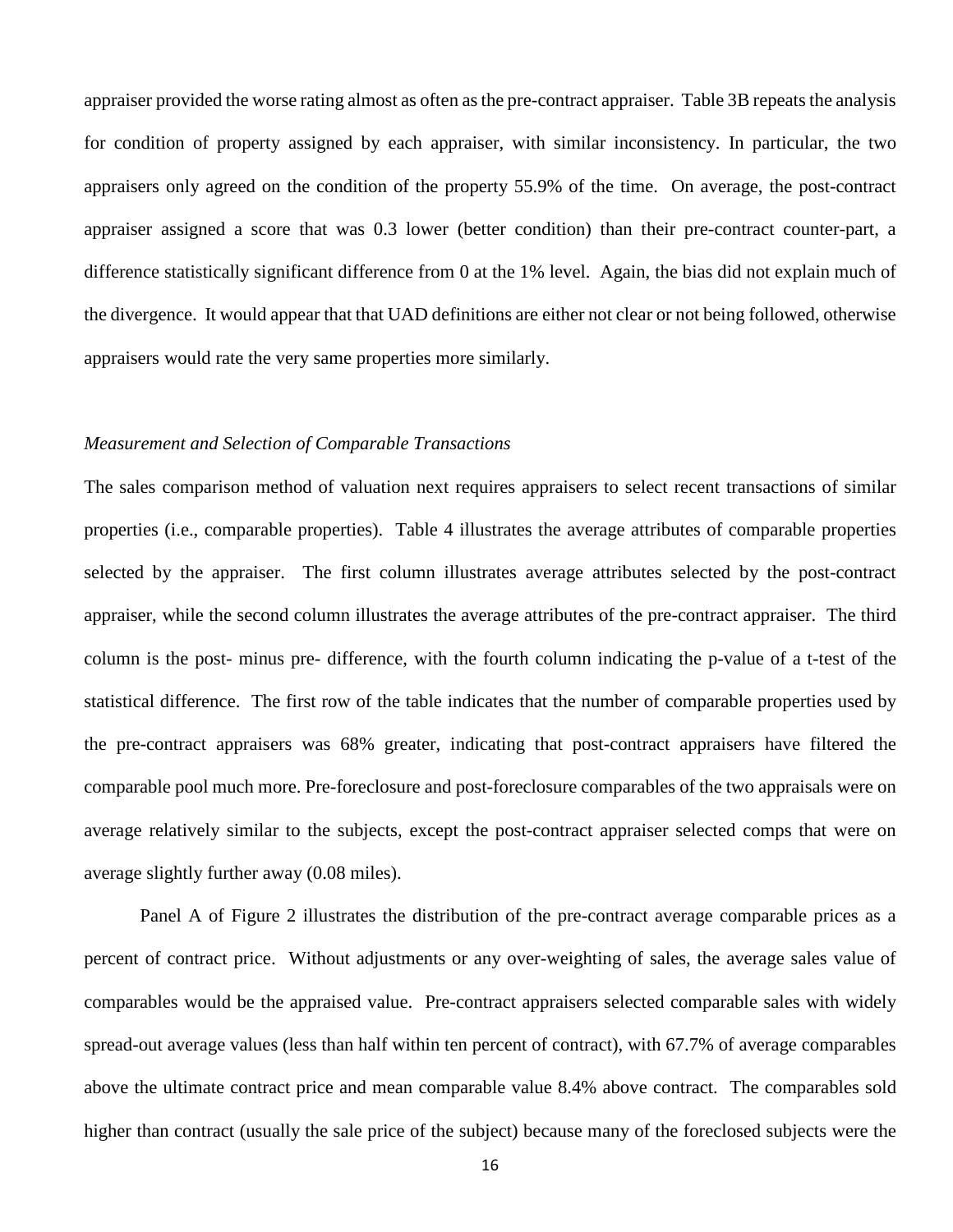lowest valued in their neighborhood and had to be matched to higher valued homes. Panel A of Figure 3 illustrates the post-contract distribution of average comparable prices as a percent of contract price. The comparable sales price average of post-contract appraisers were more smoothly arranged around contract price, with half as many far to the left or right of contract as for pre-contract appraisers, and with a clear bunching just to the right of contract price. The mean of that distribution was very close to that of the precontract appraisals but, with contract known, 65.1% were within ten percent of it and 81.7% of average comparables above contract.

#### *Price and Market Adjustment of Comparable Sales*

After the selection of comparable sales, the next step of the appraisal process is to adjust the price of each individual property based on observable differences from the subject. Correct adjustments should bring adjusted sale prices closer to the contract price on average, by lowering the price of properties superior to the subject and raising the adjusted values of inferior comparables. This is what happened for the pre-contract appraisals, as seen in Panel B of Figure 2. The distribution of pre-contract adjusted sales prices shifted sharply to the left after adjustment and took on the shape of a normal distribution, reflecting appraiser awareness that most comparables were superior to the foreclosed subjects. The mean of the difference between average adjusted price and contract dropped to 2.3%, the median to 1.1%, and the percent within ten percent of ultimate contract rose to 59.3%. The percent of average adjusted values above contract was reduced to nearly half, as one would expect from an unbiased estimate – to 44.1%.

Post-contract appraisers adjusted differently: the comparables (Panel B of Figure 3) did not settle over contract instead but took on a sharper peak to the right of contract. The new mean and median difference from contract, at 5.9% and 3.9%, became more positive than for the average adjusted prices of pre-contract appraisals. The distribution also tightened further, with 75.4% within ten percent of known contract, and the percent above contract continued to grow, to 82.2%.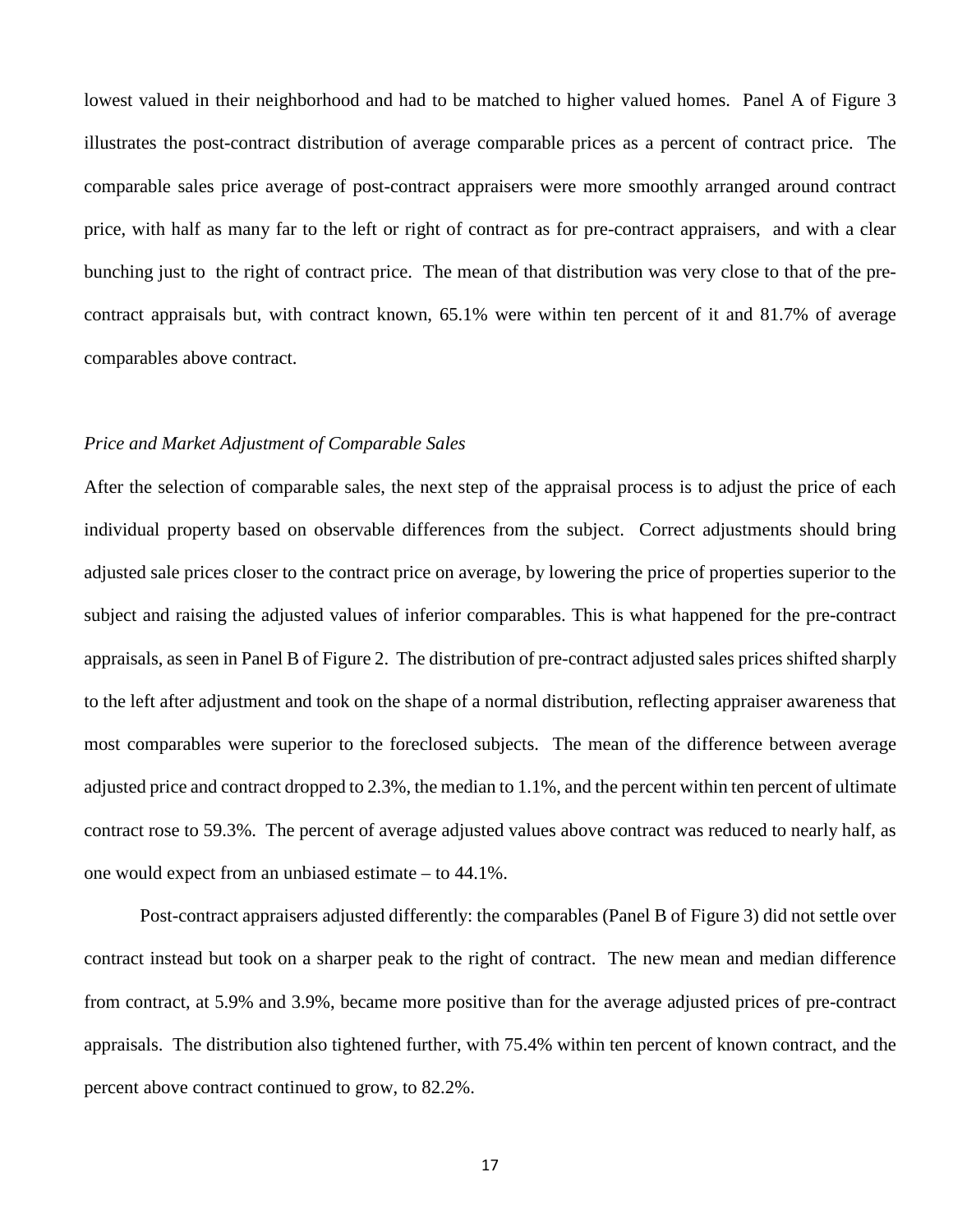#### *Reconciliation of Adjusted Values*

The final step of the appraisal process is to reconcile differences in adjusted values of the comparable properties. In other words, each appraiser applies his own weights in how the adjusted sales prices of each individual comparable sale contributes to the final appraised value of the subject property. One potential set of weights is that each adjusted price of a comparable sale contributes equally to final appraised value of the subject property. In that case the appraisals would be distributed identically to Panel B of Figures 2 and 3. However, it makes sense that when adjusted average comparables are above contract, the lower-valued ones are at least slightly more likely to be the better matches, and visa versa when adjusted comparables averaged below contracts. Recognizing greater similarities with higher weight in reconciliation will pinch the distribution and move appraisals toward contract, but symmetrically. This is what occurred for pre-contract appraisals.

Panel C of Figure 2 shows the distribution of pre-contract appraised values as a percentage of the eventual contract price negotiated by the buyer and seller. The mean of that distribution was -1.0%, with 3.0% at zero exactly. Appraised prices were widely dispersed around contract, with more below than above, and 60.6% within ten percent of ultimate contract. Panel C of Figure 3 shows the post-contract appraisers reconciled to a distribution of values even more skewed to the right of contract, 92.7%, with a mean 4.0%, above contract - and 84.3% within ten percent of contract. Appraisals were an order of magnitude more likely to exactly correspond to the contract price when it was known in advance (19.2%).

Panel A and B of Figure 4 illustrate a stark difference in reconciliation practices between pre-contract and post-contract appraisers around contract value. The horizontal axis in each figure represents the reconciled value as a percentage of contract price, which would result from an equal weighting of adjusted sales price of comps. Thus zero indicates that the average adjusted sales prices are exactly equal to contract price. Positive implies average adjusted value is higher, negative lower. The vertical axis represents the probability that the reconciliation is higher than average adjusted sales – that is, the final appraised value is higher than the average adjusted sales. Looking first at Panel B of Figure 4, post-contract appraisers were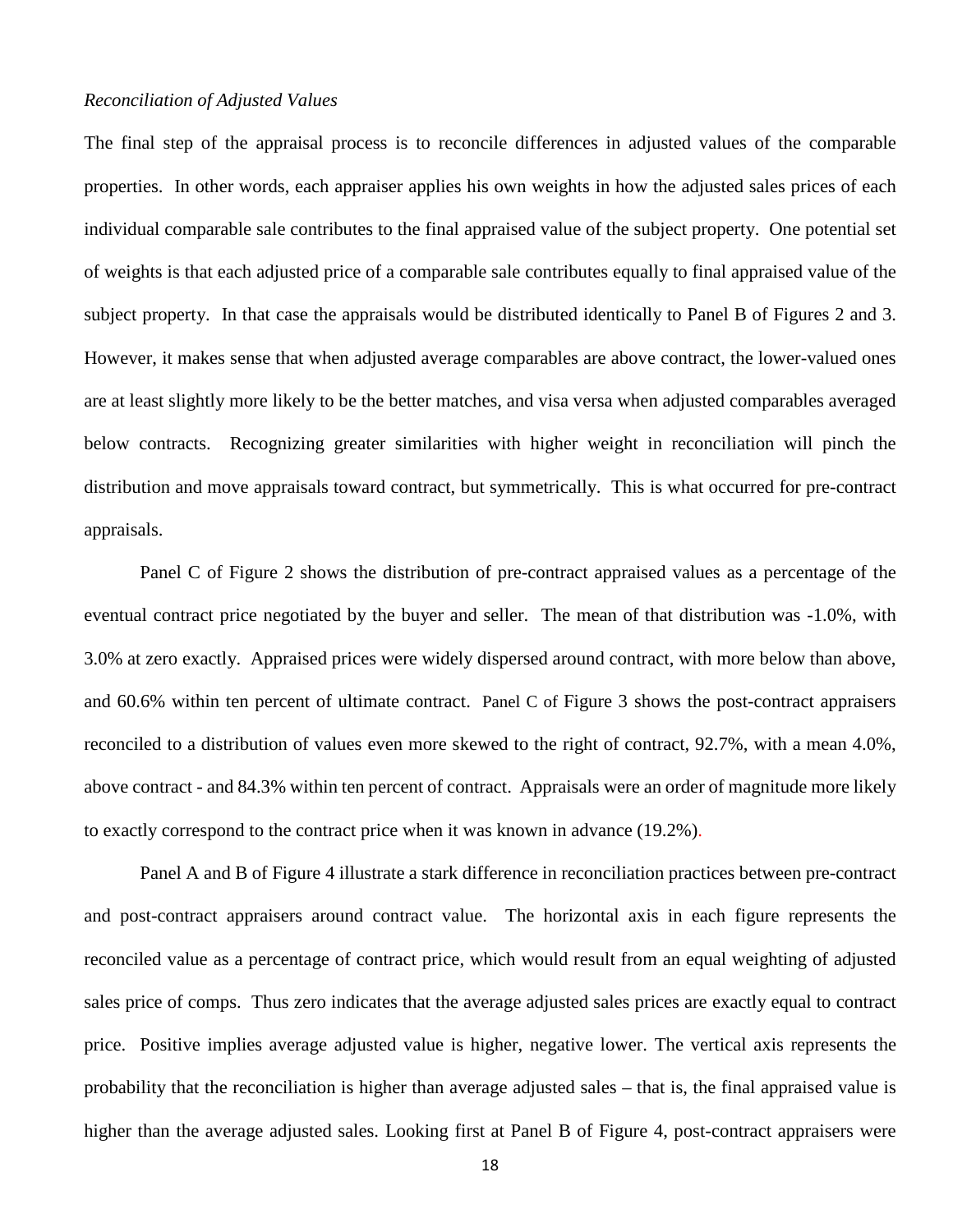nearly always content with equal weighting of adjusted sales values (at most) - so long as that gave an appraised value at least equal to the contract (at or to the right of zero). But moving right to left, at zero there was a discontinuous leap to nearly one hundred percent in the probability of reconciliations above average adjusted price – in other words, nearly every time reconciling up was needed to confirm contract, it was done. When not needed, it was rarely done. In Panel A of Figure 4, pre-contract appraisers showed no similar break in practice. Generally, there was a continuous decrease in overweighting of higher valued comparables, as average prices rose relative to the contract price.

#### **V. ARE APPRAISED VALUES DIFFERENT WHEN CONTRACT PRICE IS KNOWN?**

The previous section showed appraisers behaved differently when contract price was known. In this section, how those differences in practices ultimately affect appraised values are quantified. Table 5 provides estimates of the average difference in pre- and post-contract appraised values. The dependent variable in each column is the natural log of appraised value, and the data is organized as a longitudinal panel with a separate intercept for each property and parameters were estimated using Ordinary Least Squares. The first column of estimates represents the unadjusted and unconditional difference in appraised value. On average, postcontract appraisals were 5.7% higher than their pre-contract counterparts. The standard error of the estimate, which is adjusted for possible non-independence of errors for the same property, is reported in parentheses below each estimate. That standard error is 0.2% and indicates the difference between the two estimates is significantly different from 0.

The estimate reported in the second column of Table 5 explicitly adjusts for market-wide differences in housing values between when the two appraisals were conducted. In particular, it multiplies the postcontract appraised value by the inverse of any differences in local market prices as measured by the housing price index (HPI) according to when the two appraisals occurred. When this adjustment is made, the difference between the pre- and post-contract appraised values decreases to 4.2%, which is still statistically different from 0 at the 1 percent level.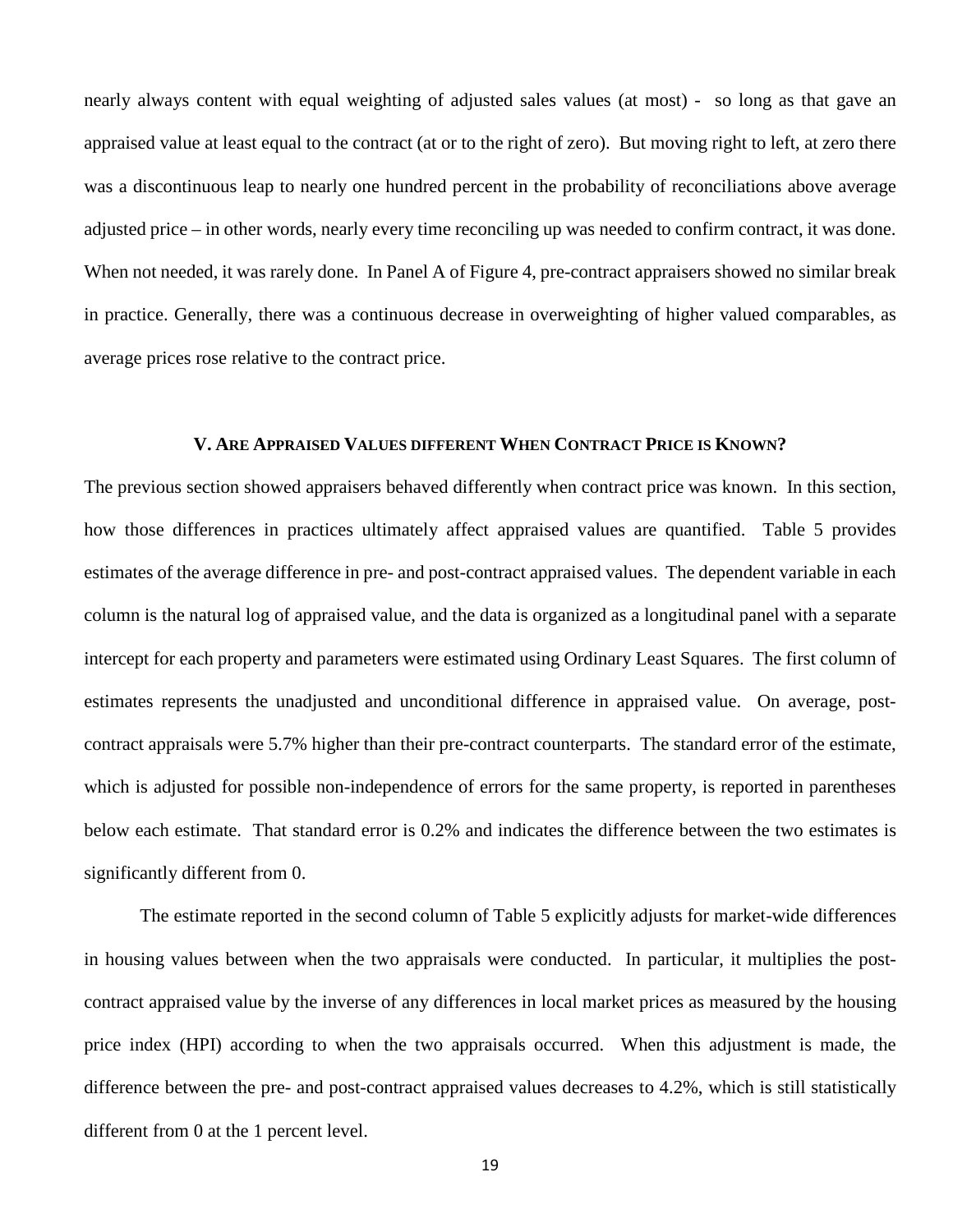The third and fourth columns of estimates in Table 5 attempt to explain whether differences in subject attributes reported by each appraiser describes the difference in reported values. The third column does not adjust for differences in local market prices, while the fourth column does in a manner similar to column 2. The difference between the two appraisals remains significantly different than 0 even after controlling for differences in stated attributes and qualitative scores. The difference for post-contract appraisals is 4.7% without a market adjustment, and 3.1% with a market adjustment. The small differences in these estimates suggest differences in stated attributes plays at most a small role in explaining eventual differences in appraised values.

# **VI. ARE VALUES AND PRACTICES UNIQUE TO REPEAT APPRAISALS?**

Sections IV - V overcame previous identification concerns in the prior literature by focusing on differences in appraised value and practices by appraisers of a sample of 8,533 that were appraised twice between 2012 and 2015. These properties were appraised twice because they were previously foreclosed and an independent appraisal was commissioned before the property was marketed. The purpose of this section is to illustrate the observed practices were not unique to the sample of properties.

Figure 5 shows the distribution of 3,751,547 purchase money appraisals submitted to GSEs via the Uniform Collateral Data Portal (UCDP) between 2013 and 2015, for loans closed and unclosed. The appraisals were submitted to the portal in many cases because the lender was considering delivering the loan to Fannie Mae, but many of the closed loans were ultimately delivered to Freddie or FHA, and some were retained by the lender. Panel A of Figure 5 illustrates the distribution of unadjusted sale price of comparable transactions as a percent of contract price, Panel B is the average adjusted sale price of comparable transactions as percent of contract price, and Panel C is the final appraised value as a percent of contract price.

The key result of these figures is they look remarkably similar to the distributions of Figure 3 for postcontract appraisals that were previously appraised due to being a foreclosure. In Panel A of Figure 5, 70.9% of the larger sample had an average unadjusted sales price of comparable properties that exceeded the contract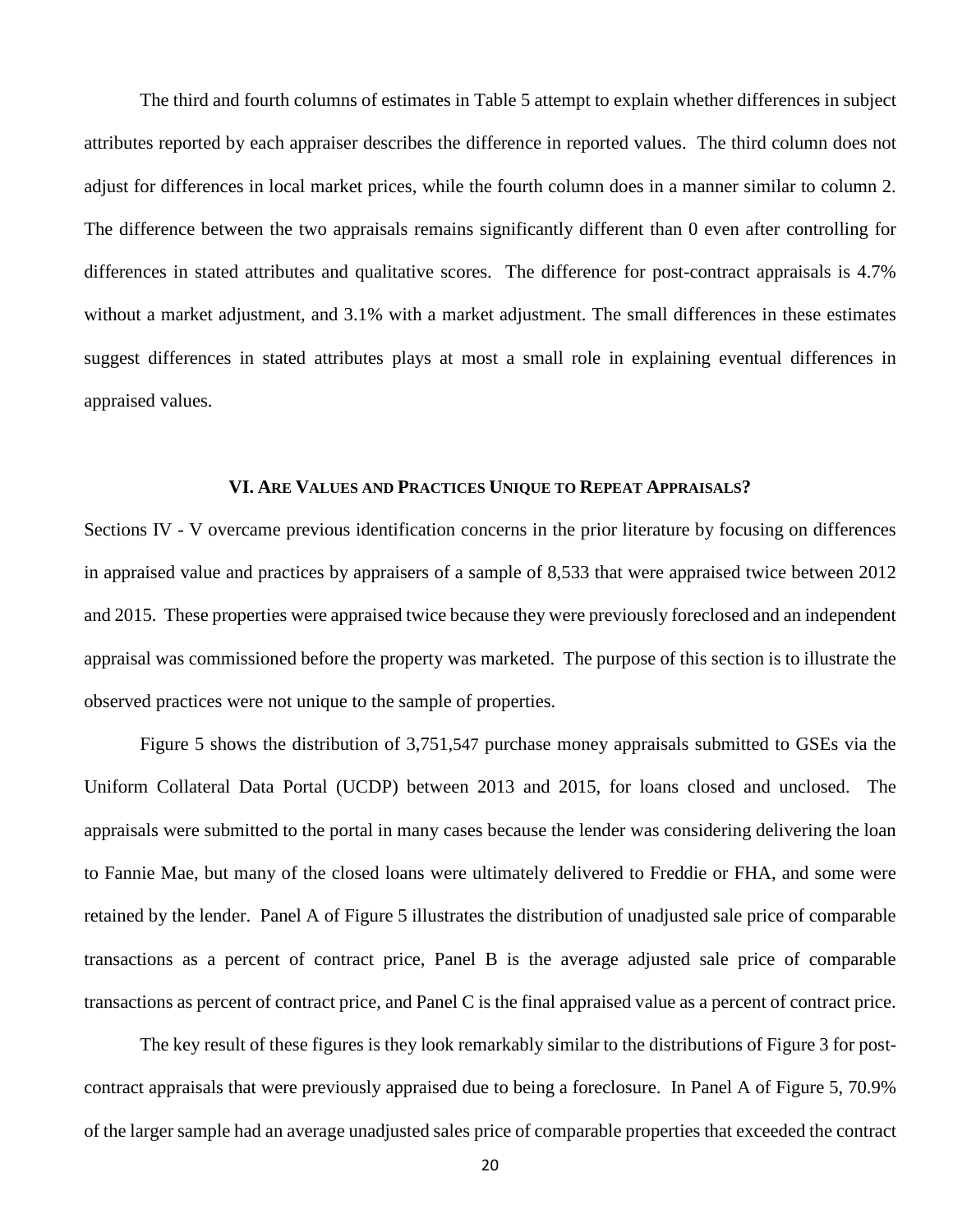price as compared to 80.7% of the restricted sample in Panel A of Figure 3.[16](#page-20-0) The distribution also similarly became visibly skewed to above contract price based on attributes adjustment with 75.9% of adjusted values exceeding contract price in Panel B of Figure 5 as compared to 82.2% of the restricted sample in Figure 3. Finally, reconciliation moved the two distributions almost on top of each other, with 92.4% of the larger set at contract or above and 92.7% of post-foreclosure appraisals at or above contract. Both are extraordinarily peaked in a tight band bounded precisely on the left by contract; entirely different in distribution than for precontract appraisals. This pattern is similarly observed during the reconciliation in comparing the probability of an upward adjustment in Panels B and C of Figure 4. In summary, the patterns observed for post-contract appraisals, the sample of properties used in the analysis that were appraised twice, appear to generalize to the larger sample.

l

<span id="page-20-0"></span><sup>&</sup>lt;sup>16</sup> Foreclosures are on the low end of the market so will be more often matched to superior homes, even if only modestly superior. The set of all purchases shown to Fannie are relatively representative of the whole market, and would not have the same average skewing of unadjusted comparable sales.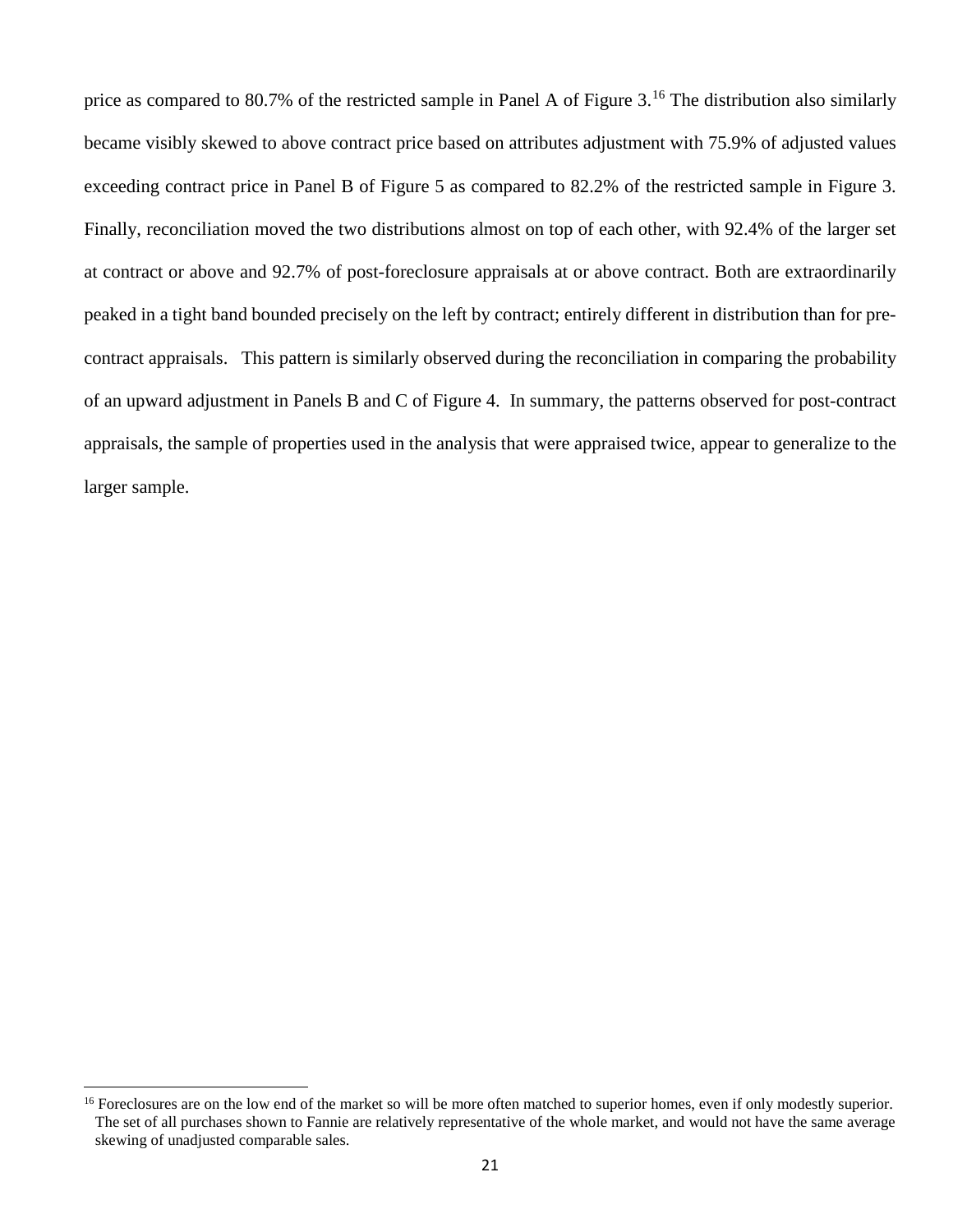#### **VIII. POLICY IMPLICATIONS AND CONCLUSION**

Reforms following the boom and bust of housing values in the 2000's attempted to alter the incentives of appraisers to produce more accurate appraised values. Recent research has shown these reforms were coincidental with marginally more appraisals that came in below contract for a period, but 96% of appraised values in 2015 were equal to or exceeded the target transaction value. Concerns therefore persist over whether appraisers are simply confirming the purchase price of less informed buyers, and therefore leaving the housing market exposed to price volatility in the future.

A fundamental identification concern in the prior literature as to whether appraisers were producing biased estimates was that there was no way to compare the appraised value to either the "true" value (which was unobserved) or to an appraisal done without benefit of the contract price. This concern is addressed in the current research by focusing on 8,533 repeat appraisals of the same property between 2012 and 2015. The first appraisal was commissioned to assist in marketing the property following a foreclosure. The second appraisal was commissioned through the loan origination process associated with the purchase of the property. The use of repeat appraisals addresses previous identification concerns because the initial appraiser is uninformed of the eventual contract price. We find the post-contract appraiser was more likely than the precontract appraiser to select comparables with average values at or above known contract, to then adjust so that average adjusted values were even more likely to be at or above contract, and finally to reconcile (weight adjusted sales values) so that the final appraisal was far more likely to be at or above contract than if the contract were not already available to him. We also find a remarkable difference in either direction of the two appraisers' assessment of condition and quality, even though the home is unchanged between the two visits, separated by a median period of 81 days.

Two caveats of the research are important to disclose. First, the sample is restricted to properties that have previously been foreclosed and there are reasonable questions about how it generalizes to non-foreclosed properties. While distributions of average comps and appraised values relative to the contract price of all purchase appraisals strongly resembled the post-contract foreclosure appraisals, it is possible to question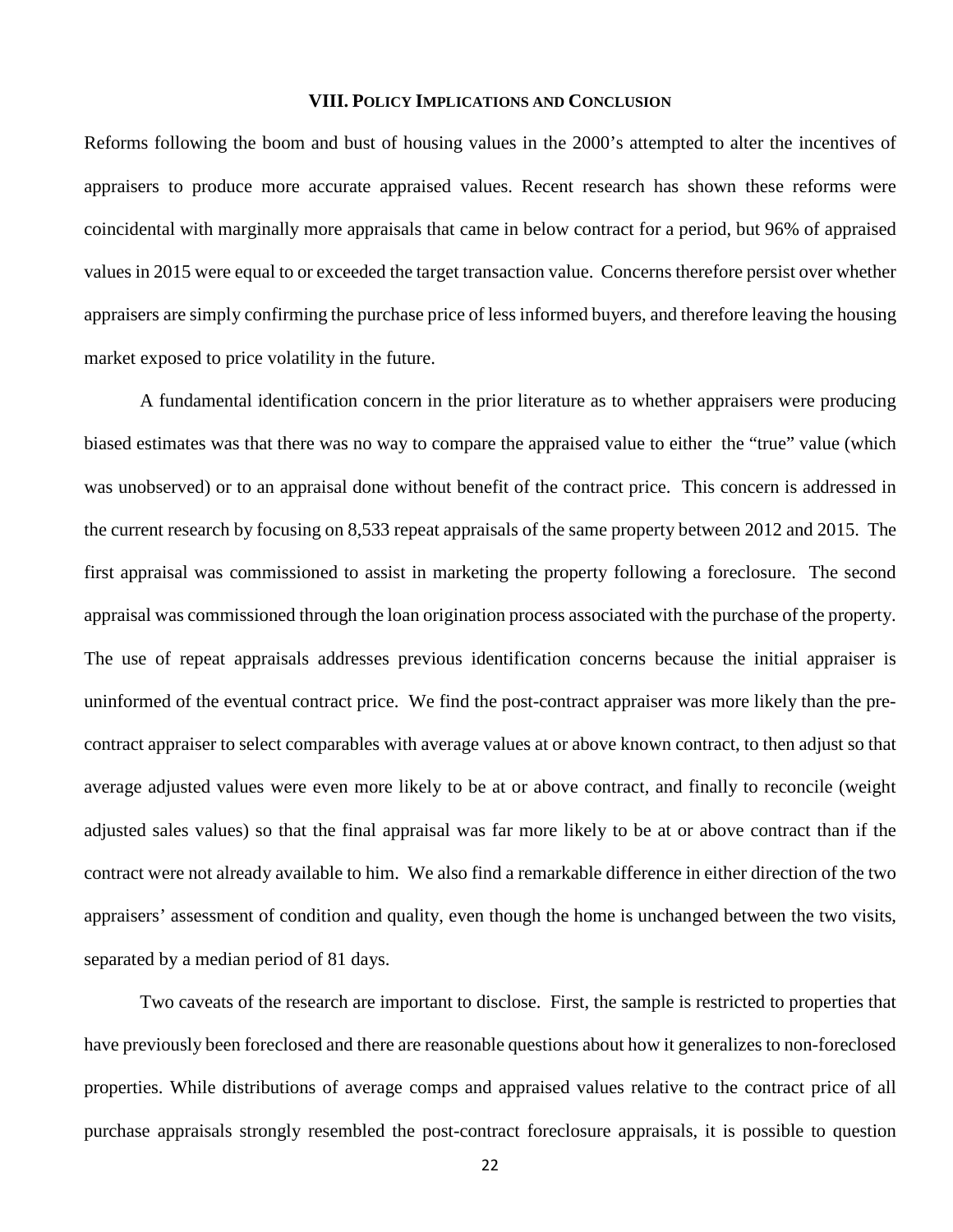whether foreclosure appraisals can perfectly reproduce field conditions faced by appraisers of normal sales. The second caveat is that period of the analysis is restricted to appraisals conducted between 2012 and 2015. This period had relatively stable residential price appreciation following the Great Recession of 2008. It is anticipated that larger differences between transaction dependent and independent appraised values would occur in more volatile markets, although independent effects of market conditions would be difficult to separately identify.

The economic cost of biased appraisals is possibly large. During the large run-up in residential home prices in the mid-2000's, nearly all borrowers could count on their contract price being confirmed. Removing or reducing the highest bids relative to recent market prices for similar homes would likely have slowed the rise and moderated the subsequent recession. The policy implications of this research is that further reform is required. Four adjustments to the appraisal process could mitigate the problems seen in our analysis. One is to require over-all symmetric weighting of high and low comparable properties in reconciliation. A second effort could be to overhaul the UAD definitions (including pictures and more specific language) so that different appraisers who can both observe a property have reasonable consistency in categorizing qualitative attributes (quality, condition, view, location). Third, investors should consider releasing appraisers from the unrealistic requirement to arrive at a single value and instead provide a value band within which a home might reasonably transact. Finally, if appraisers were not provided with nor allowed to use the contract price, this would eliminate a necessary element for confirmation bias.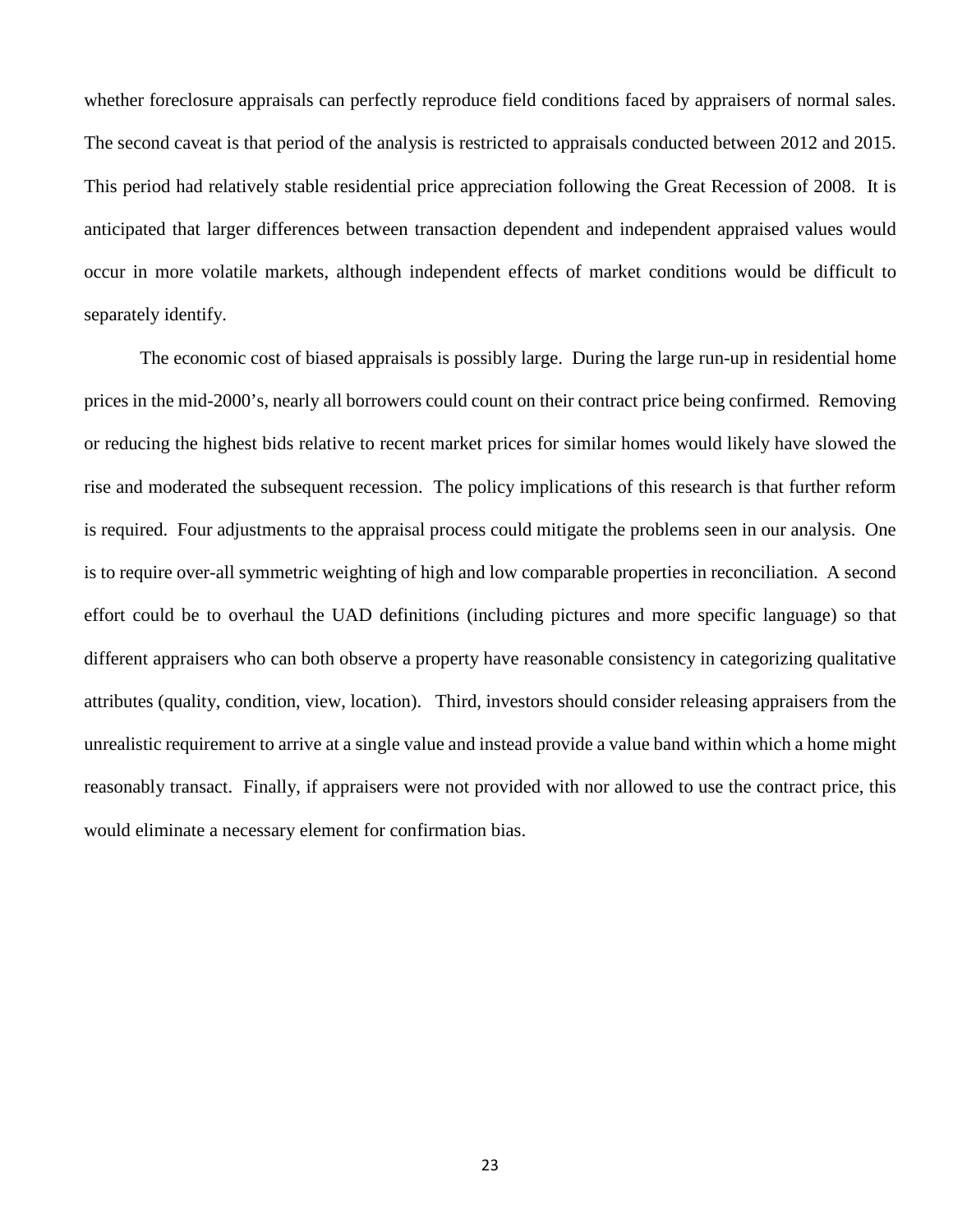#### **REFERENCES**

- Agarwal, Sumit, Brent Ambrose and Vincent Yao, 2016, The Effects and Limits and Regulation: Appraisal Bias in the Mortgage Market, SSRN Working Paper.
- Agarwal, Sumit and Itzhak Ben-David, 2012, Do Loan Officers' Incentives Lead to Lax Lending Standards?, Working Paper, Ohio State University.
- Agarwal, Sumit, Itzhak Ben-David and Vincent Yao, 2015, Collateral Valuation and Borrower Financial Constraints: Evidence from the Residential Real Estate Market, *Management Science*, 61(9), 2220- 2240.
- An, Xudong, Yongheng Deng, Eric Rosenblatt and Vincent Yao, 2012, Model Stability and the Subprime Mortgage Crisis, *The Journal of Real Estate Finance and Economics*, 45(3), 545–568.
- Ben-David, Itzhak 2011. Financial Constraints and Inflated Home Prices during the Real Estate Boom, *American Economic Journal: Applied Economics*, 3, 55-67.
- Bhutta, Neil, Jane Dokko and Hui Shan, 2010, The Depth of Negative Equity and Mortgage Default Decisions, Working Paper, Federal Reserve Board.
- Calem, Paul and Lauren Lambie-Hanson and Nakamura, Leonard, 2015, Information Losses in Home Purchase Appraisals, Working Paper, Federal Reserve Bank of Philadelphia, 2015 Q1.
- Chinloy, Peter, Cho, Man and Isaac F. Megbolugbe, 1997, Appraisals, Transaction Incentives, and Smoothing, *Journal of Real Estate Finance and Economics*, 14, 89 – 111.
- Cho, Man and Isaac Megbolugbe, 1996, An Empirical Analysis of Property Appraisal and Mortgage Redlining, *The Journal of Real Estate Finance and Economics*, 13(1), 45–55.
- Ding, Lei, 2014, Information Externalities and Residential Mortgage Lending in the Hardest Hit Housing Market: The Case of Detroit, *Cityscape*, 16(1), 233–252.
- Ding, Lei, 2014, The Pattern of Appraisal Bias in the Third District During the Housing Crisis, Working Paper. Philadelphia Federal Reserve.
- Ding, L., and L. Nakamura. 2016. The Impact of the Home Valuation Code of Conduct on Appraisal and Mortgage Outcomes, *Real Estate Economics*, 44(3), 658–690.
- Duca, John, John Muellbauer and Anthony Murphy, 2010, Housing Markets and the Financial Crisis of 2007 – 2009: Lessons for the Future, *Journal of Financial Stability*, 6, 203 – 217.
- Elul, Ronel, Nicholas Souleles, Soupjala Chmosisenghpert, Dennis Glennon and Robert Hunt, 2010, What Triggers Mortgage Default? *American Economic Review Papers and Proceedings*, 100(2), 490–494.
- Foote, Christopher, Kristopher Gerardi and Paul Willen, 2008, Negative Equity and Foreclosure: Theory and Evidence, *Journal of Urban Economics*, 64(2), 234–245.
- Fout, Hamilton and Vincent Yao, 2016, Housing Market Effects of Appraising Below Contract, Working Paper, Fannie Mae Housing Whitepaper.
- Horne, David and Eric Rosenblatt, 1996, Property Appraisals and Moral Hazard, Working Paper, *Social Science Research Network*.
- Hendershott, Patric, Robert Hendershott and James Shilling, 2010, The Mortgage Finance Bubble: Causes and Corrections, *Journal of Housing Research*, 19(1), 1 – 16.
- Kelly, Austin, 2006, Appraisals, Automated Valuation Models, and Mortgage Default, Working Paper, Federal Housing Finance Agency.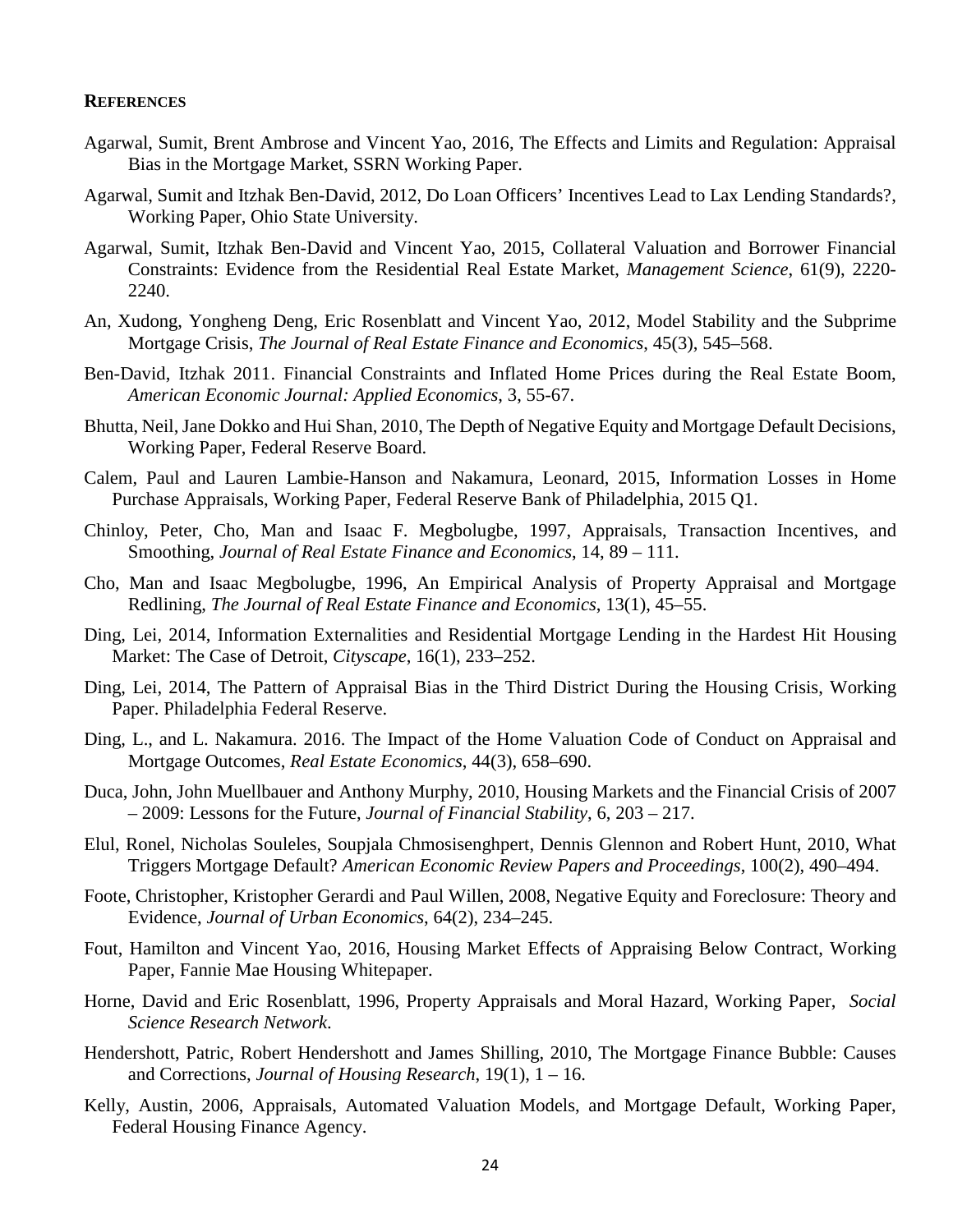- Kelly, Austin, 2008, Skin in the Game: Zero Downpayment Mortgage Default, *Journal of Housing Research*,  $17(2)$ ,  $75 - 99$ .
- LaCour-Little, Michael and Stephen Malpezzi, 2003, Appraisal Quality and Residential Mortgage Default: Evidence from Alaska, *Journal of Real Estate Finance and Economics*, 27(2), 211 – 233.
- Mayer, Christopher, Karen Pence and Shane Sherlund, 2009, The Rise in Mortgage Defaults, *Journal of Economic Perspectives*, 23(1), 27 – 50.
- Nakamura, Leonard, 2010, How Much is That Home Really Worth? Appraisal Bias and Home-Price Uncertainty, *Business Review*, Federal Reserve Bank of Philadelphia, 2010 Q1.
- Shi, Lan and Yan Zhang, 2015, Appraisal Inflation: Evidence from the 2009 GSE HVCC Intervention, *Journal of Housing Economics*, 27, 71 – 90.
- Yiu, CY, B.S. Tang, Y.H. Chiang and L.H.T. Choy, 2006, Alternative Theories of Appraisal Bias, *Journal of Real Estate Literature*, 14(3), 321 – 344.
- Zhu, Shuang and R Kelley Pace, 2012, Distressed Properties: Valuation Bias and Accuracy, *Journal of Real Estate Finance and Economics*, 44, 153 – 166.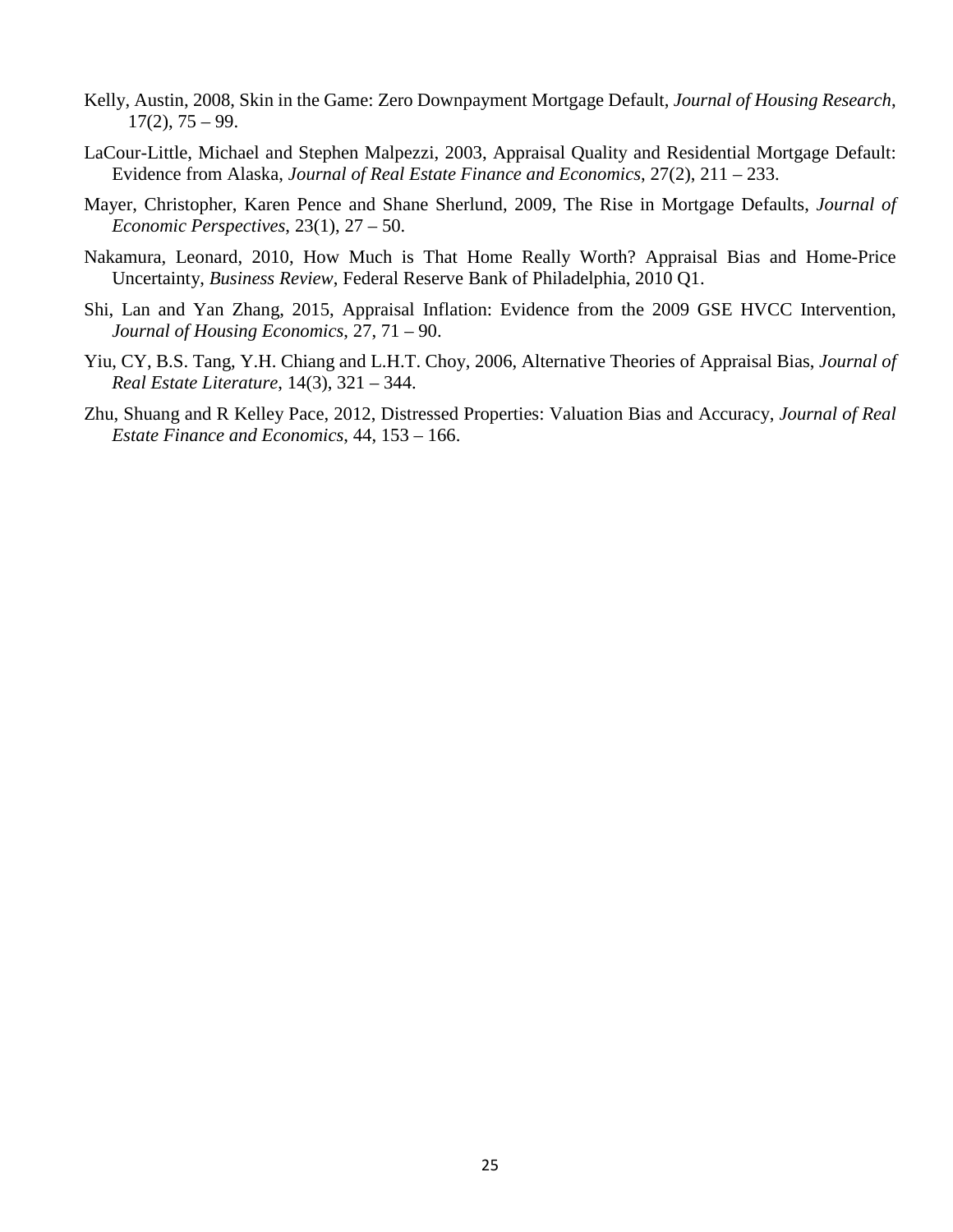|                                      | All<br>Appraisals | w/Pre-Contract<br>Appraisal |  |
|--------------------------------------|-------------------|-----------------------------|--|
| Age of Structure                     | 34.5              | 35.1                        |  |
| Number of Bedrooms                   | 3.3               | 3.0                         |  |
| # of Full Baths                      | 2.0               | 1.8                         |  |
| # of Half Baths                      | 0.4               | 0.3                         |  |
| Living Area (square feet)            | 1,984.7           | 1,669.5                     |  |
| Lot Size (square feet)               | 28,402            | 31,665                      |  |
| <b>Condition Score</b>               | 3.0               | 3.6                         |  |
| <b>Quality Score</b>                 | 3.5               | 3.8                         |  |
| <b>Contract Price</b>                | 310,308           | 156,359                     |  |
| <b>Appraised Value Post-Contract</b> | 313,580           | 161,547                     |  |
| <b>Appraised Value Pre-Contract</b>  |                   | 155,150                     |  |
| <b>Observations</b>                  | 3,751,547         | 8,533                       |  |

# TABLE 1. AVERAGE PROPERTY ATTRIBUTES FOR APPRAISALS WITH AND WITHOUT A PRE-CONTRACT APPRAISAL

*Notes*: The sample in the first column is the full set of properties appraised between 2013 and 2015 associated with a home purchase. The sample in the second column is restricted to properties with a precontract appraisal from 2012 to 2015.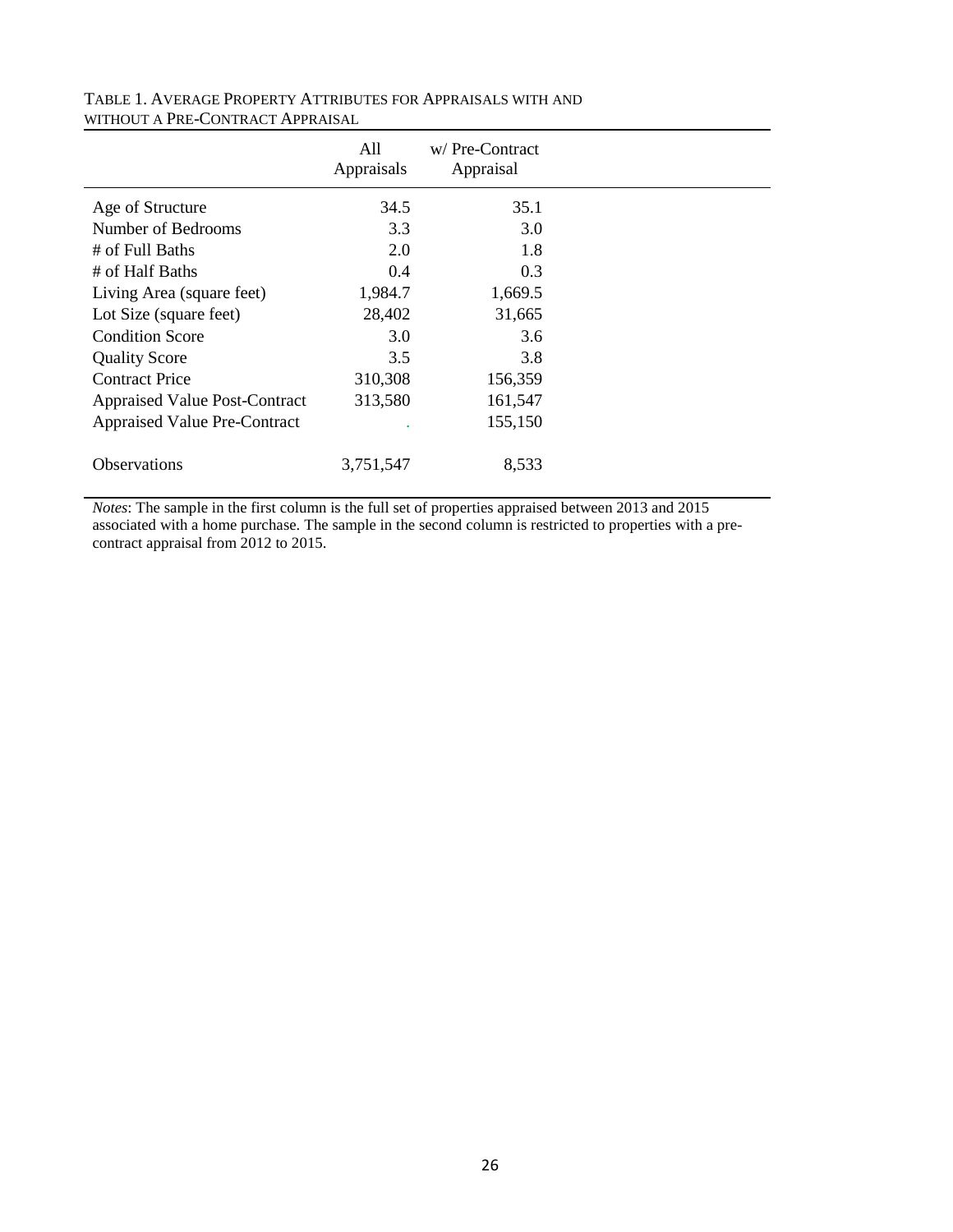|                           | Post-<br>Contract | Pre-<br>Contract | <b>Difference</b> | P-Value<br>of Difference |
|---------------------------|-------------------|------------------|-------------------|--------------------------|
| Age of Structure          | 35.1              | 34.8             | 0.3               | < 0.001                  |
| Number of Bedrooms        | 3.0               | 3.0              | 0.0               | 0.974                    |
| $#$ of Full Baths         | 1.8               | 1.8              | 0.0               | 0.803                    |
| # of Half Baths           | 0.3               | 0.3              | $-0.0$            | 0.164                    |
| Living Area (square feet) | 1,669.5           | 1,665.7          | 3.8               | 0.006                    |
| Lot Size (square feet)    | 31,665            | 40,318           | $-8,653$          | 0.331                    |
| <b>Quality Score</b>      | 3.8               | 3.9              | $-0.1$            | < 0.001                  |
| <b>Condition Score</b>    | 3.6               | 3.9              | $-0.3$            | < 0.001                  |
| <b>Observations</b>       | 8,533             | 8,533            |                   |                          |

TABLE 2. DIFFERENCE IN APPRAISER STATED ATTRIBUTES OF SUBJECT PROPERTY BY APPRAISAL TYPE

*Notes*: The first column contains the average stated property attributes by appraisers without a contract price. The second column contains the average stated property attributes for the same properties after a contract price is known. The third column contains the average difference between appraisal type, and the fourth column is the p-value of a t-test on whether the difference is statistically different from 0.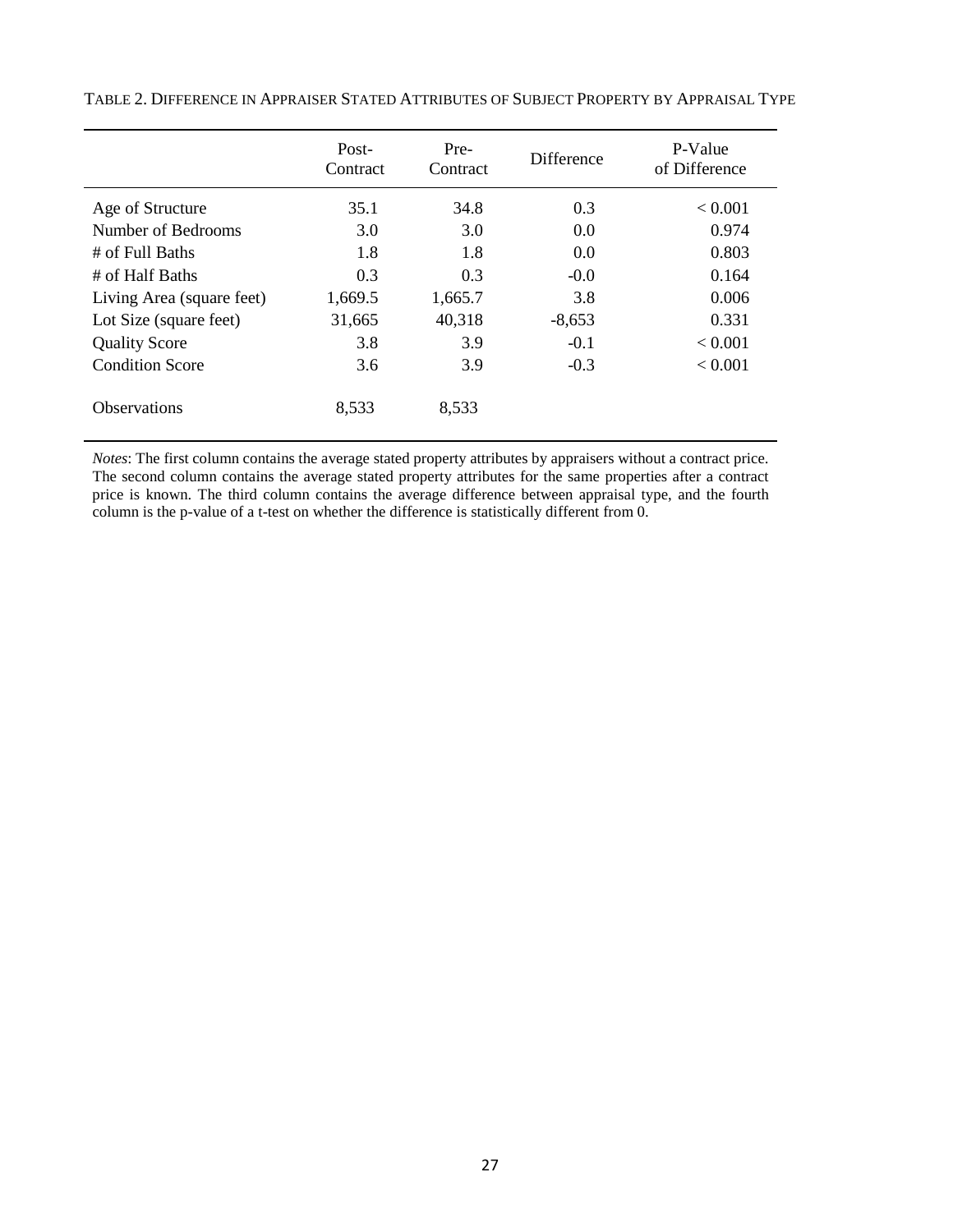| <b>Pre-Contract Quality Score</b> | Quality of Construction Assigned by Post-Contract Appraiser |                                  |                             |                       |        |                       |
|-----------------------------------|-------------------------------------------------------------|----------------------------------|-----------------------------|-----------------------|--------|-----------------------|
|                                   | Frequency $(n)$                                             | Inexpensive<br><b>Tract Home</b> | Standard<br>Tract           | High-Quality<br>Tract | Custom | Architect<br>Designed |
| Q1: Architect Designed            |                                                             | 0.0                              | 0.0                         | 100.0                 | 0.0    | $0.0\,$               |
| Q2: Custom Home                   | 58                                                          | 0.0                              | 24.1                        | 67.2                  | 8.6    | 0.0                   |
| Q3: High-Quality Tract Home       | 1,521                                                       | 1.6                              | 54.9                        | 41.5                  | 1.9    | 0.0                   |
| <b>Q4: Standard Tract Home</b>    | 6,187                                                       | 4.3                              | 71.6                        | 23.7                  | 0.4    | 0.0                   |
| Q5: Inexpensive Tract Home        | 766                                                         | 8.0                              | 73.6                        | 18.0                  | 0.4    | 0.0                   |
| <b>Total Properties</b>           | 8,533                                                       |                                  |                             |                       |        |                       |
| Avg Pre-Contract Score 3.9        |                                                             |                                  | Avg Post-Contract Score 3.8 |                       |        |                       |

### TABLE 3A. DIFFERENCES IN APPRAISER STATED QUALITY OF CONSTRUCTION BY APPRAISAL TYPE

*Notes:*This table compares the consistency of appraisers in the stated quality of properties subject to appraisal. The first column illustrates the distribution of quality assigned by appraisers before a contract price is known. The second through fifth columns illustrate the percent of a pre-contract appraisal quality assigned a postcontract appraisal quality value indicated by the column, where the shaded diagonal would be equal to 100 if the two appraisals always had the same stated quality. For instance, 67.2% of pre-contract appraisal Q2 properties were labeled as Q3 in the post-contract appraisal.

### TABLE 3B. DIFFERENCES IN STATED CONDITION OF PROPERTY BY APPRAISAL TYPE

| <b>Pre-Contract Condition</b>    | Condition of Property Assigned by Post-Contract Appraiser |                                    |                             |                     |             |
|----------------------------------|-----------------------------------------------------------|------------------------------------|-----------------------------|---------------------|-------------|
|                                  | Frequency $(n)$                                           | Obvious<br>Deferred<br>Maintenance | Deferred<br>Maintenance     | Well-<br>Maintained | Good as New |
|                                  |                                                           |                                    |                             |                     |             |
| C <sub>2</sub> : Good as New     | 92                                                        |                                    | 17.4                        | 66.3                | 16.3        |
| C3: Well-Maintained              | 1,983                                                     | 0.3                                | 36.1                        | 59.3                | 4.3         |
| C4: Deferred Maintenance         | 5,549                                                     | 1.6                                | 63.4                        | 33.8                | 1.2         |
| C5: Obvious Deferred Maintenance | 909                                                       | 6.9                                | 77.5                        | 15.5                | 0.1         |
| <b>Total Properties</b>          | 8,533                                                     |                                    |                             |                     |             |
| Avg Pre-Contract Score 3.9       |                                                           |                                    | Avg Post-Contract Score 3.6 |                     |             |

*Notes*: This table compares the consistency of appraisers in the stated condition of properties subject to appraisal. The first column illustrates the distribution of condition assigned by appraisers before a contract price is known. The second through fifth columns illustrate the percent of a pre-contract appraisal condition is assigned to a post-contract appraisal condition value indicated by the column, where the shaded diagonal would be equal to 100 if the two appraisals always had the same stated condition. For instance, 36.1% of pre-contract appraisal C3 properties were labeled as C4 in the post-contract appraisal.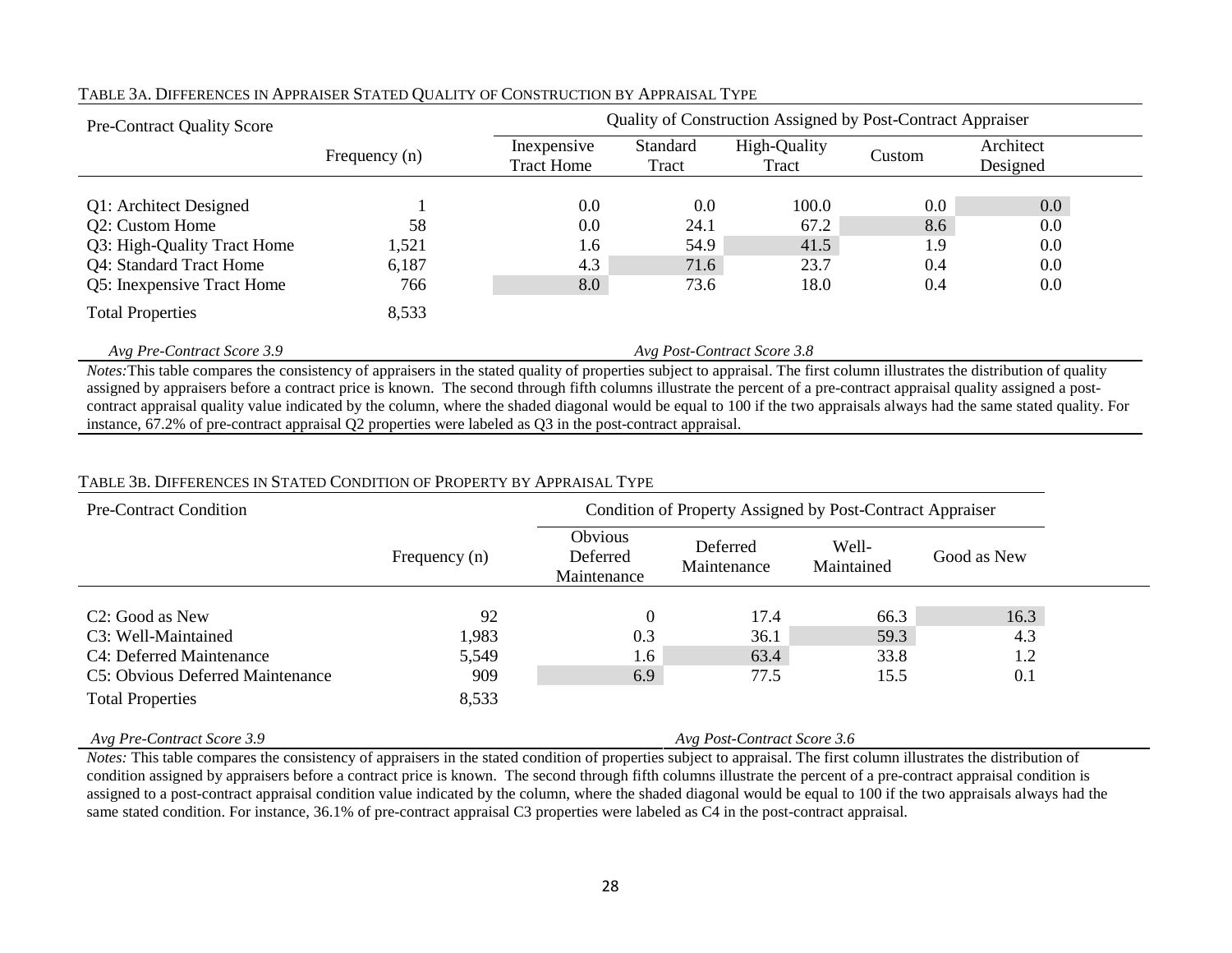|                              | Post-Contract | Pre-Contract | Difference | P-Value of<br>Difference |
|------------------------------|---------------|--------------|------------|--------------------------|
| # of Comparable Properties   | 3.8           | 6.4          | $-2.6$     | < 0.001                  |
| Age of Property              | 35.7          | 35.6         | 0.1        | 0.263                    |
| Number of Bedrooms           | 3.1           | 3.1          | $-0.0$     | < 0.001                  |
| # of Full Baths              | 1.8           | 1.8          | $-0.0$     | 0.016                    |
| # of Half Baths              | 0.3           | 0.3          | $-0.0$     | 0.336                    |
| Living Area (square feet)    | 1,632.1       | 1639.5       | $-7.4$     | < 0.001                  |
| Lot Size (square feet)       | 29,703        | 28,051       | 1,650      | 0.003                    |
| <b>Quality Score</b>         | 3.7           | 3.9          | $-0.2$     | < 0.001                  |
| <b>Condition Score</b>       | 3.4           | 3.5          | $-0.1$     | < 0.001                  |
| Proximity to Subject (miles) | 1.34          | 1.26         | 0.08       | < 0.001                  |
| Market Adjustments           | 201.8         | $-506.2$     | 708.0      | < 0.001                  |
| Sale Price of Comparable     | 166,528       | 165,842      | 686        | 0.001                    |
| Adj Sale Price of Comparable | 164,143       | 158,400      | 5,743      | < 0.001                  |
| Observations                 | 8,533         | 8,533        |            |                          |

TABLE 4. DIFFERENCES IN AVERAGE ATTRIBUTES OF COMPARABLE PROPERTIES SELECTED BY APPRAISER

*Notes*: The first column are the average attributes of comparable properties used by appraisers without a contract price. The second column are the average attributes of comparable properties for the same subject properties after a contract price is known. The third column is the average difference between appraisal type, and the fourth column is the p-value of a t-test on whether the difference is statistically different from 0.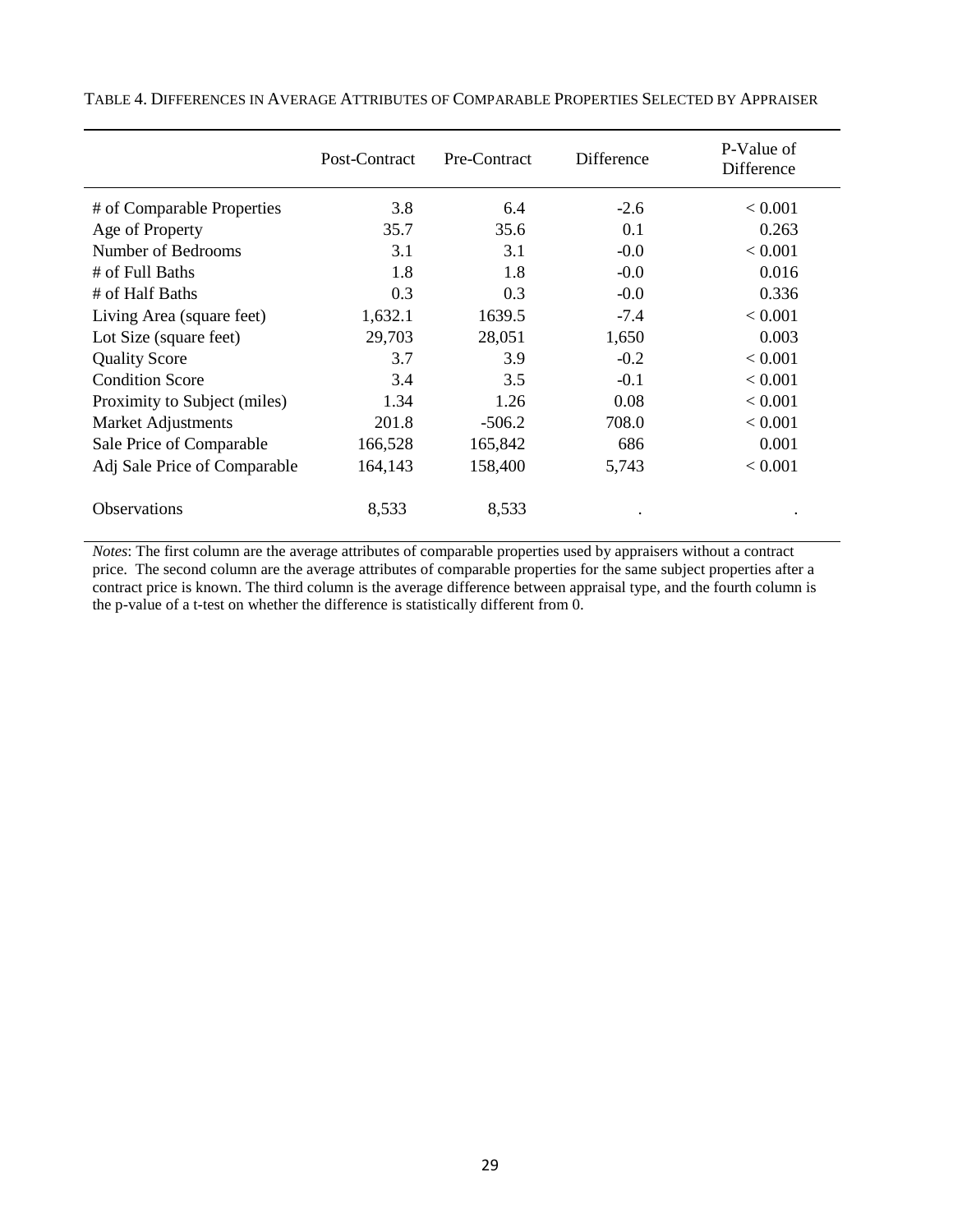|                                   | Unadjusted     | Market Price<br>Adjustment | Unadjusted w/<br><b>Subject Attributes</b> | <b>Market Price</b><br>Adjustment w/<br><b>Subject Attributes</b> |
|-----------------------------------|----------------|----------------------------|--------------------------------------------|-------------------------------------------------------------------|
| Post-Contract                     | $0.057***$     | $0.042***$                 | $0.047***$                                 | $0.031***$                                                        |
|                                   | (0.002)        | (0.002)                    | (0.002)                                    | (0.002)                                                           |
| Market Price Adjustment           | N <sub>0</sub> | Yes                        | N <sub>0</sub>                             | <b>Yes</b>                                                        |
| <b>Include Subject Attributes</b> | N <sub>0</sub> | N <sub>0</sub>             | <b>Yes</b>                                 | Yes                                                               |
| <b>Observations</b>               | 17,066         | 17,066                     | 17,066                                     | 17,066                                                            |
| Within R-Square                   | 0.104          | 0.057                      | 0.130                                      | 0.085                                                             |
| <b>Property Fixed Effects</b>     | 8,533          | 8,533                      | 8,533                                      | 8,533                                                             |

TABLE 5. AVERAGE DIFFERENCE IN APPRAISED VALUES, BY APPRAISAL TYPE

*Notes:* This table compares the appraised value of properties that were subject to two separate appraisals within 6 months. The dependent variable is the natural log of the final appraised value, with an adjustment for local market appreciation in the second and fourth columns as described in the text. Each specification includes a separate intercept (for fixed effect) for each individual property. The row labeled 'Post-Contract' indicates the coefficient on a dummy variable of the appraised value after a contract price was accepted between borrower and seller. The third and fourth columns control for differences in stated property and qualitative attributes of each appraiser. Those property attributes are age, number of bedrooms, number of full baths, number of half baths, natural log of living area, natural log of lot size, and dummy variables for each score of quality and condition. Standard errors clustered at the property-level are listed in parentheses below each estimates, with asterisks indicating significance at the following levels: \*\*\*  $p<0.01$ , \*\* p<0.05, \* p<0.1.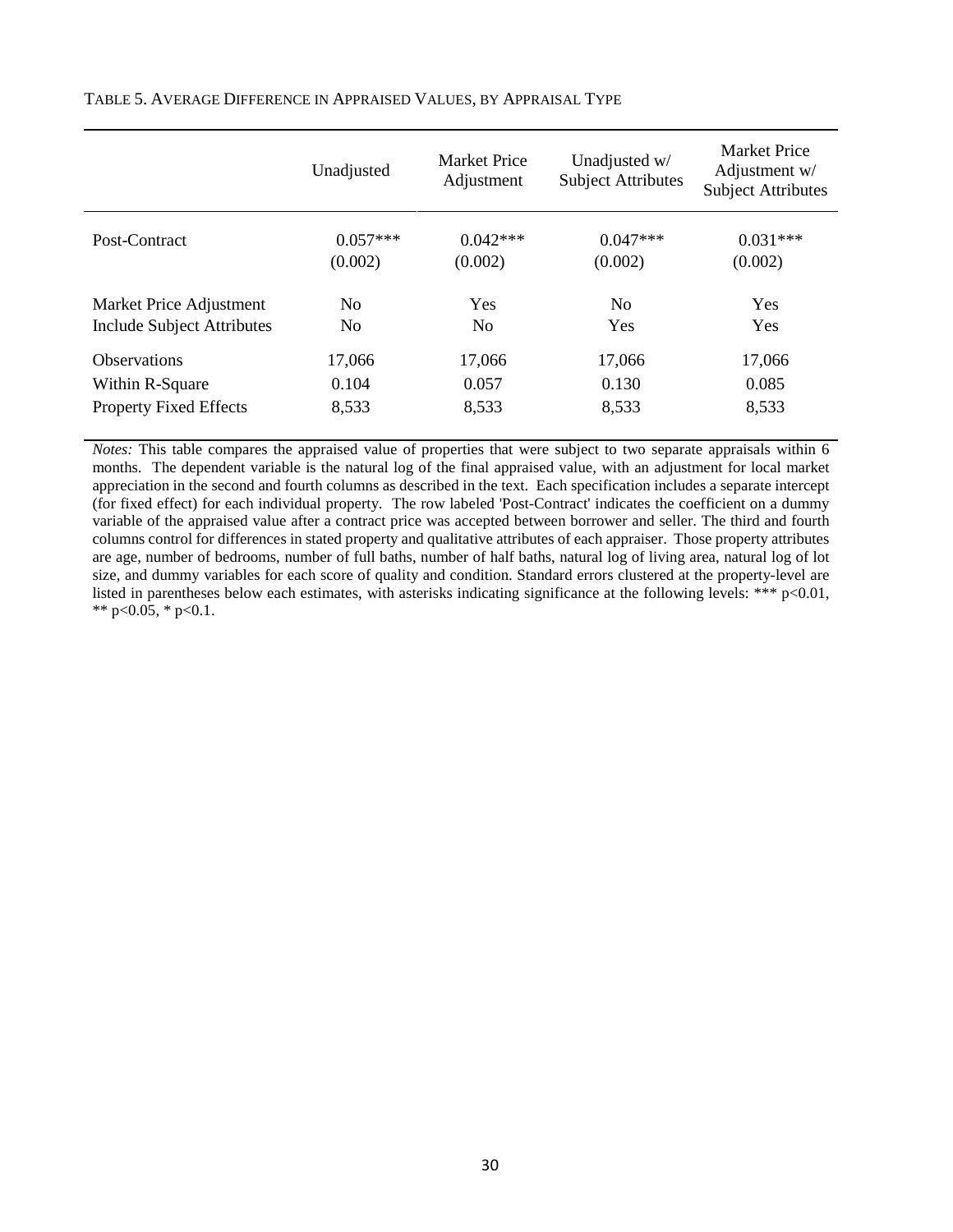

# FIGURE 1. PERCENT OF APPRAISALS AT OR ABOVE SALES PRICE PER YEAR FROM 1992 UNTIL 2015

*Notes:* The source of the data are 17 million mortgage loans purchased by Fannie Mae between 1992 and 2015 where the proceeds would be used for a home purchase.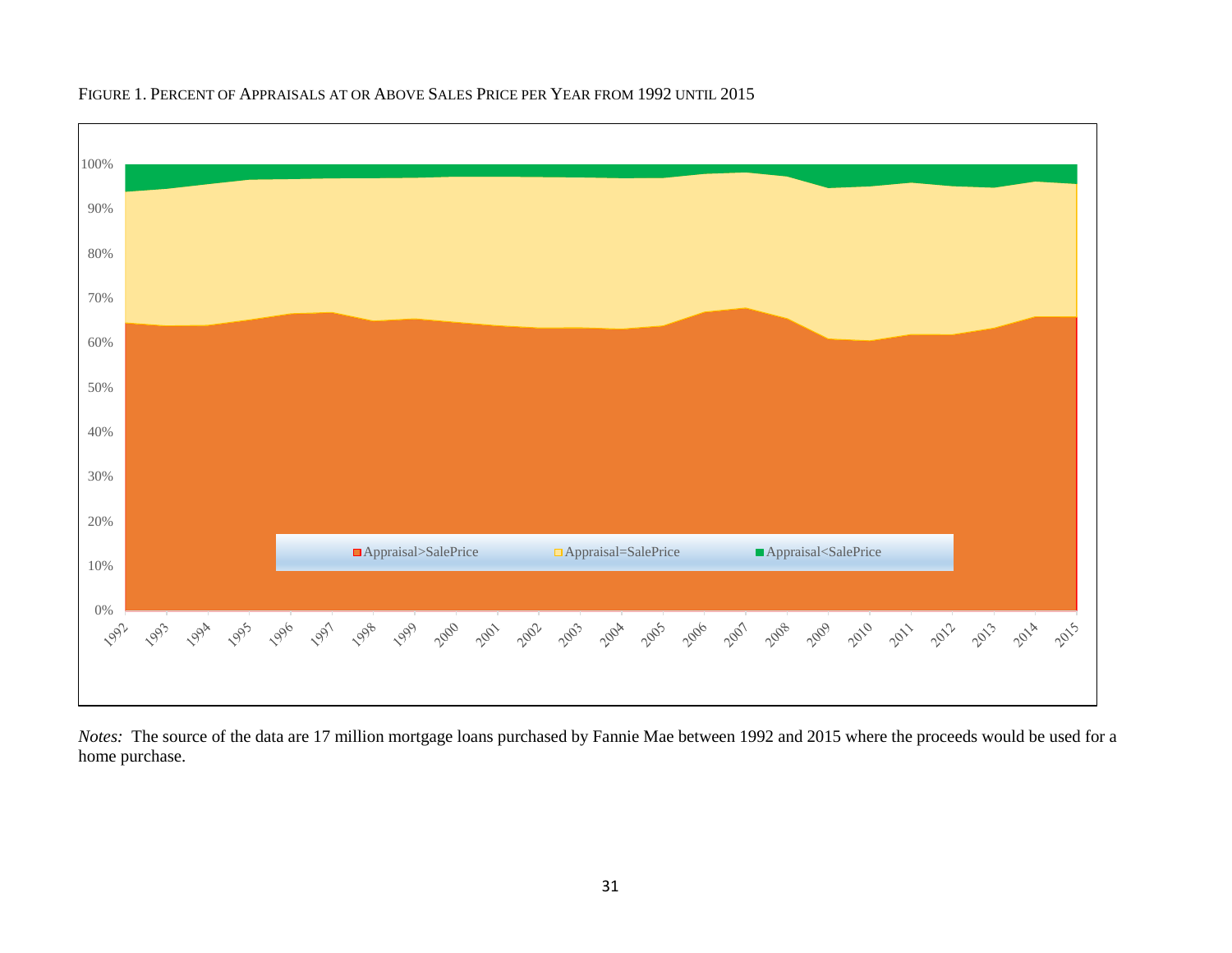FIGURE 2. ADJUSTED AND UNADJUSTED SALE PRICE OF COMPS AND SUBJECT AS A % OF CONTRACT PRICE FOR PRE-CONTRACT APPRAISALS  $(N = 8,533)$ 



Panel A. Average Unadjusted Sale Price of Comp Properties as a % of Contract Price

Panel B. Average Adjusted Sale Price of Comp Properties as a % of Contract Price



Panel C. Appraised Value of Subject Property as a % of Contract Price



FIGURE 3. ADJUSTED AND UNADJUSTED SALE PRICE OF COMPS AND SUBJECT AS A % OF CONTRACT PRICE FOR POST-CONTRACT APPRAISALS  $(N = 8,533)$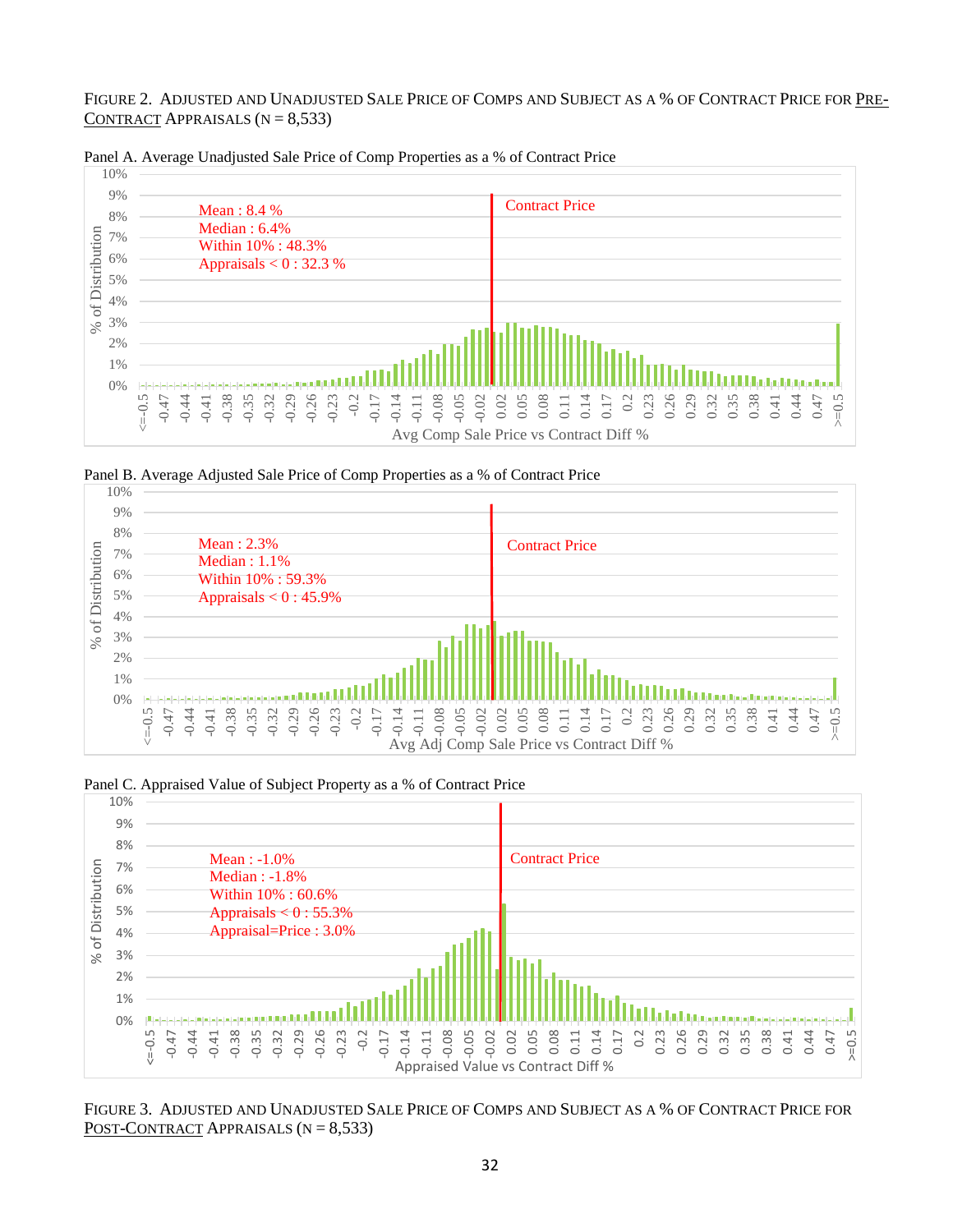

Panel A. Average Unadjusted Sale Price of Comp Properties as a % of Contract Price





Panel C. Appraised Value of Subject Property as a % of Contract Price

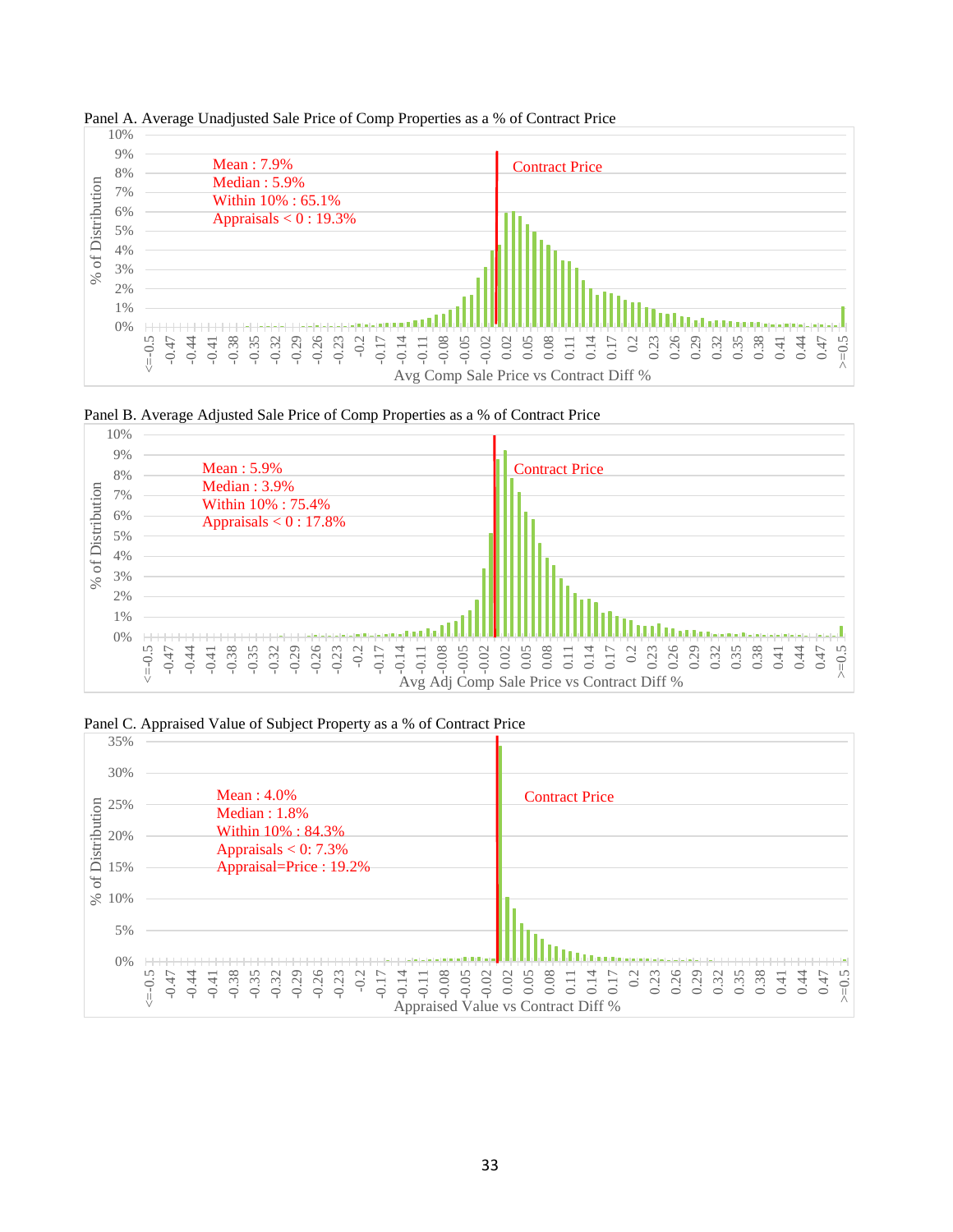#### FIGURE 4. PROBABILITY THAT FINAL APPRAISED VALUE IS GREATER THAN AVERAGE OF ADJUSTED SALES PRICE OF COMPARABLE PROPERTIES





Panel B. Post-Contract Appraisal Where a Pre-Contract Appraisal Exists  $(n = 8,533)$ 





*Notes:* Dashed lines represent 95% confidence Intervals.

FIGURE 5. ADJUSTED AND UNADJUSTED SALE PRICE OF COMPS AND SUBJECT AS A % OF CONTRACT PRICE FOR FULL SAMPLE OF POST-CONTRACT APPRAISALS (N = 3,751,547)